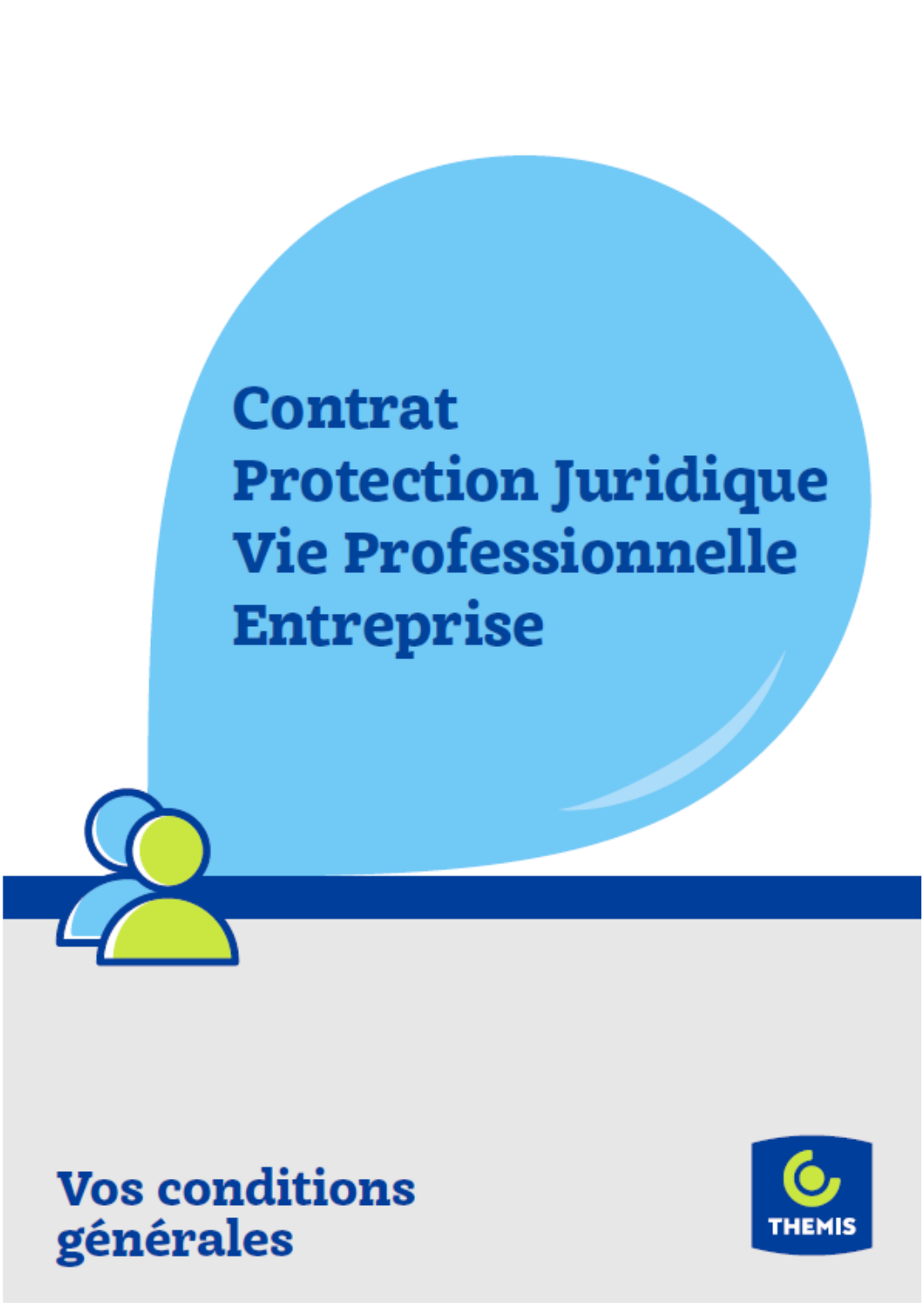| <b>Votre contrat</b> |                                                                                                                                                                                                                                                                                                  |
|----------------------|--------------------------------------------------------------------------------------------------------------------------------------------------------------------------------------------------------------------------------------------------------------------------------------------------|
|                      | Le contrat est constitué des présentes conditions générales et des conditions particulières.                                                                                                                                                                                                     |
|                      | Les conditions générales énoncent les garanties proposées et décrivent leur étendue,<br>leurs montants et leur application. Elles précisent aussi le fonctionnement du contrat. Nous<br>vous invitons à les découvrir dans les pages qui suivent.                                                |
|                      | Les conditions particulières personnalisent le contrat. Elles<br>récapitulent les<br>renseignements fournis au moment de la souscription ou de la modification du contrat ainsi<br>que les garanties que vous avez souscrites.<br>Ces conditions particulières figurent dans un document séparé. |
|                      | Par la signature des conditions particulières, l'assureur* et le souscripteur* s'engagent mutuellement à<br>respecter les termes du contrat.                                                                                                                                                     |
|                      | En cas de contradictions, les conditions particulières prévalent sur les conditions générales.                                                                                                                                                                                                   |
|                      | Le contrat est régi par le droit français et le Code des assurances. Tout litige* relatif à l'application du contrat<br>relève de la compétence des tribunaux français.                                                                                                                          |
|                      | Pour les risques définis à l'article L. 191-2 du Code des assurances et relevant des dispositions particulières<br>aux départements du Bas-Rhin, du Haut-Rhin et de la Moselle :                                                                                                                 |
|                      | - sont applicables les articles impératifs : L. 191-5 du Code des assurances (déchéance*<br>en cas d'inexécution du contrat), L. 191-6 du Code des assurances (résiliation par<br>l'assuré après sinistre*);                                                                                     |
|                      | - n'est pas applicable l'article L. 191-7 du Code des assurances auquel il est dérogé<br>expressément.                                                                                                                                                                                           |
|                      | Thémis* est soumise au contrôle de l'ACPR (Autorité de Contrôle Prudentiel et de Résolution), 4 place de<br>Budapest CS 92459 75436 Paris Cedex 09.                                                                                                                                              |
|                      |                                                                                                                                                                                                                                                                                                  |

#### Protection des données personnelles

Les données recueillies feront l'objet de traitements par Thémis\*, responsable de traitements, pour la passation, la gestion et l'exécution des contrats d'assurance. Elles seront aussi traitées pour la lutte contre le blanchiment d'argent et le financement du terrorisme. Vos données feront l'objet d'un traitement de lutte contre la fraude, ce qui peut conduire à une inscription sur une liste de personnes présentant un risque de fraude. Vos données pourront également être traitées dans le cadre des activités de prospection et gestion commerciales de la Macif et des entités de son groupe (Aéma Groupe).

Vous disposez de droits d'accès, de rectification, d'effacement, de limitation, d'opposition, le cas échéant de portabilité et de définir des directives relatives à la conservation, à l'effacement et à la communication de vos données à caractère personnel après votre décès.

Le cas échéant, vous pouvez retirer votre consentement aux traitements des données ce qui aura pour effet de les faire cesser.

Nous vous informons également que tout consommateur peut s'inscrire sur la liste d'opposition au démarchage téléphonique sur le site www.bloctel.gouv.fr.

Vous pouvez vous opposer à la prospection commerciale, exercer vos autres droits et adresser toute personnelles demande d'information concernant données **VOS**  $SUT$ le site www.macif.fr/assurance/particuliers/donnees-personnelles depuis le formulaire d'exercice des droits ou par voie postale à MACIF, Direction Générale - Protection des Données Personnelles, 1 rue Jacques Vandier, 79 037 Niort Cedex 9.

Vous avez également le droit d'introduire une réclamation auprès de la CNIL (www.cnil.fr).

Toutes les précisions sur la protection de vos données et notamment les destinataires sont accessibles dans la rubrique données personnelles sur notre site : www.macif.fr/assurance/particuliers/donnees-personnelles.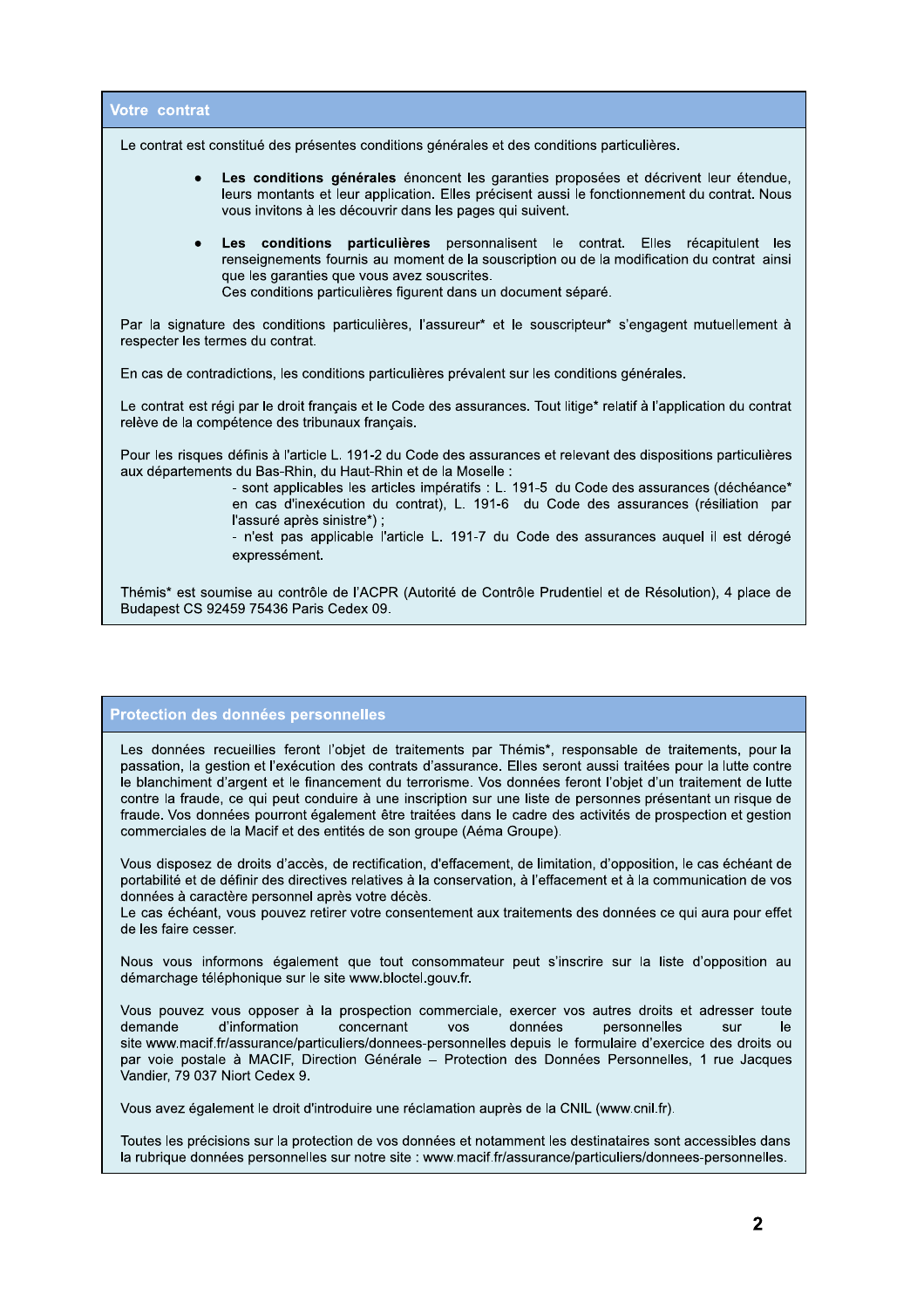Janvier 2022

# **Contrat d'assurance** Protection juridique vie professionnelle entreprise



# **Domaines d'intervention**

| Objet de l'assurance de protection juridique (et al., and alle survey and survey and spage 5                    |  |
|-----------------------------------------------------------------------------------------------------------------|--|
|                                                                                                                 |  |
|                                                                                                                 |  |
|                                                                                                                 |  |
|                                                                                                                 |  |
| Article 4 - Exclusions générales (and the context of the context of the context of the context of the context o |  |

# Etendue de la garantie

# 2 Modalités d'intervention

# 8 Informations générales

# 4 Vie du contrat

| Formation, prise d'effet et durée du contrat (et al., and alle al., and alle al., and alle al., and alle al., |
|---------------------------------------------------------------------------------------------------------------|
|                                                                                                               |
|                                                                                                               |
|                                                                                                               |
|                                                                                                               |
|                                                                                                               |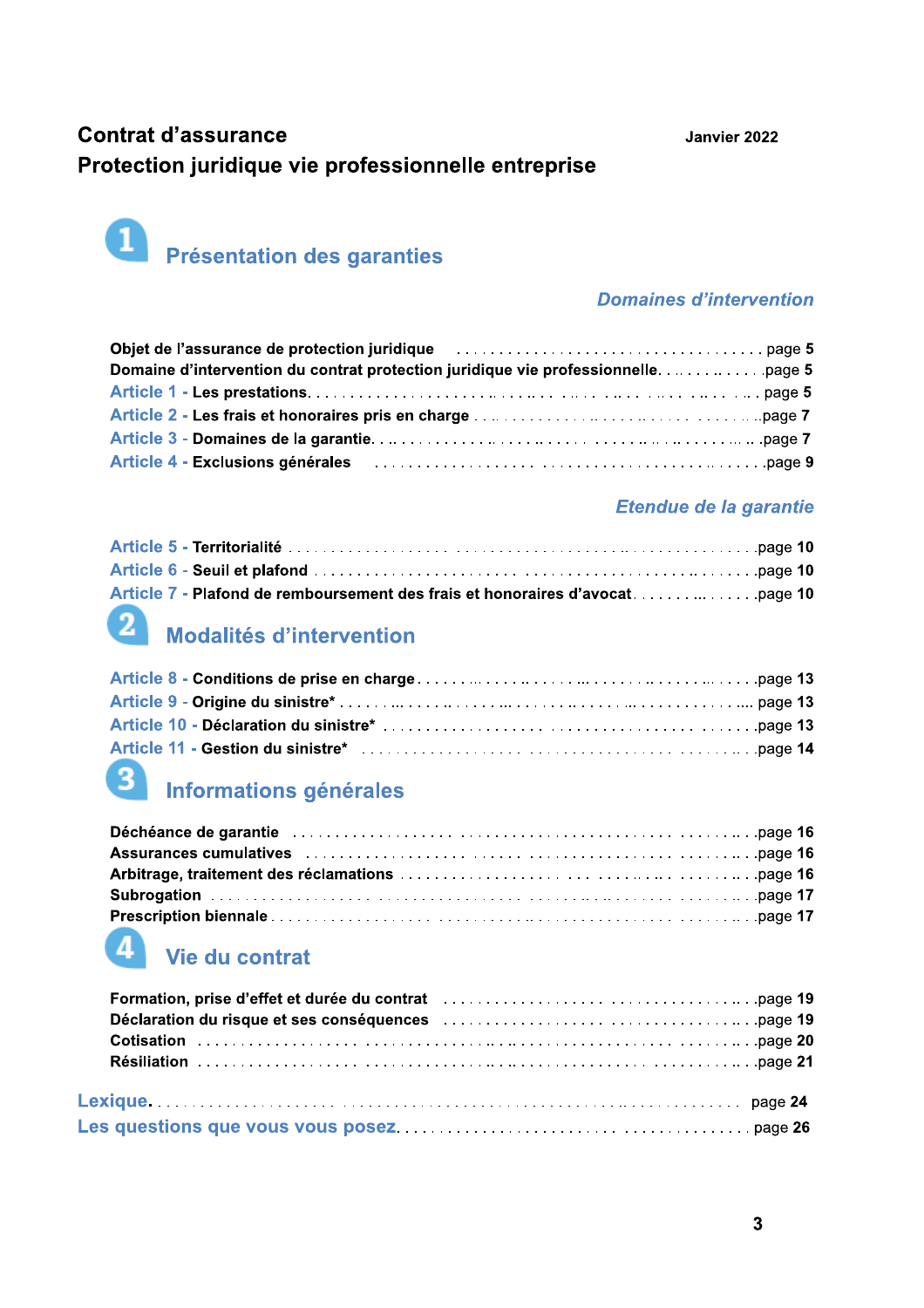# **PRÉSENTATION DES GARANTIES**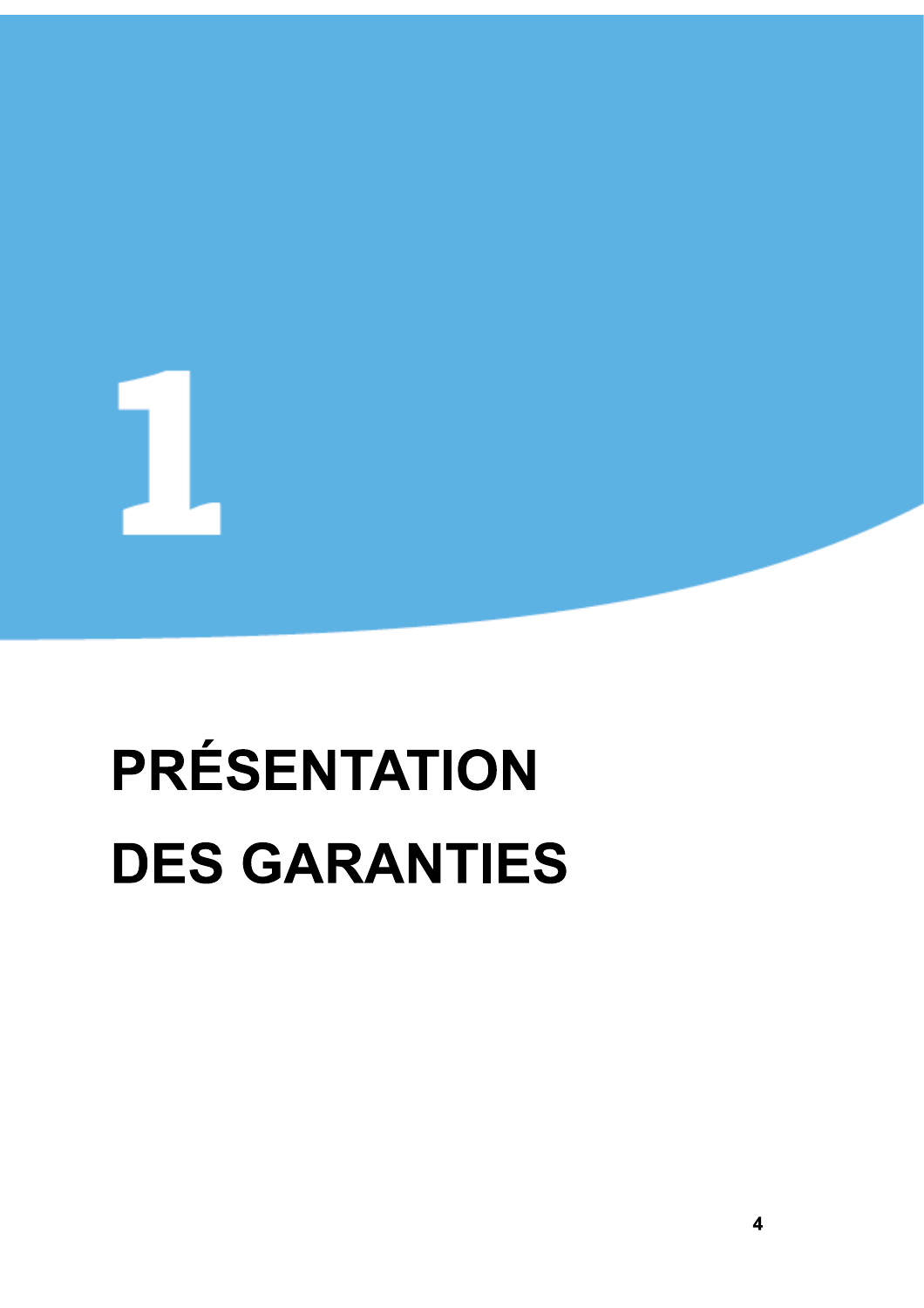

# **Domaine d'intervention**

# Objet de l'assurance de protection juridique

**Example 12 PRÉSENTATION DES GARANTIES<br>
Domaine d'intervention<br>
Objet de l'assurance de protection juridique<br>
L'assurance de protection juridique<br>
L'assurance de protection juridique<br>
L'assurance de protection juridique<br>
L** services decoulant de la convertive d'assuraurne, en cas de differend ou de ligne geposart l'assurance de la mission de la constantine en definient de la mission de la mission de la constantine de la constantine de la cons

prise d'effet du contrat, l'assuré\* ne doit pas avoir connaissance de l'aléa qui déclenche la garantie. En assurance de protection juridique, cet aléa est le litige\*.

prendra en charge les honoraires selon les limites et montants prévus à l'article 7 "Plafonds de remboursement des frais et honoraires d'avocat" du présent contrat.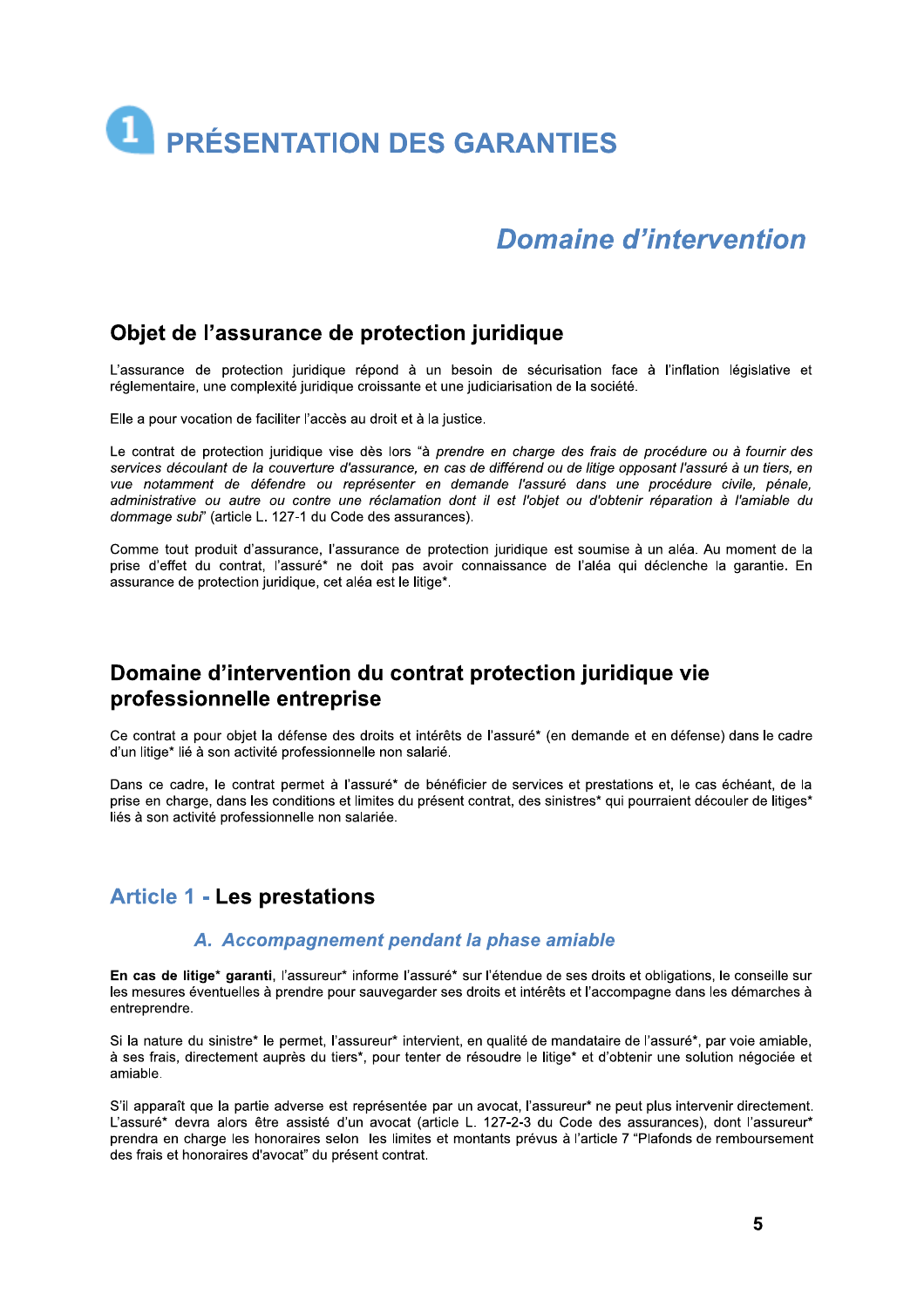# **B. Accompagnement pendant la phase judiciaire**

En cas de litige\* garanti, lorsque toutes les tentatives de résolution amiable du litige\* ont échoué et qu'une procédure est juridiquement possible, opportune et fondée :

- L'assureur\* fait représenter l'assuré\* par l'avocat du choix de l'assuré\*. L'assureur\* prendra en charge les honoraires de l'avocat selon les limites et montants prévus aux articles 6 "Seuil et plafond" et 7 "Plafonds de remboursement des frais et honoraires d'avocat" des présentes conditions générales. Conformément à l'article L. 127-3 du Code des assurances, l'assuré\* a la liberté de choisir un avocat ou toute autre personne qualifiée par la législation ou la réglementation en vigueur pour le défendre, le représenter ou servir ses intérêts. Lors de la saisine de l'avocat, celui-ci, en application des règles déontologiques de sa profession, est tenu de faire signer une convention d'honoraires\* visant à informer l'assuré\* des modalités de détermination de ses honoraires et de l'évolution prévisible de leur montant.
- Dans l'hypothèse où l'assuré\* ne connait pas d'avocat, il peut se rapprocher de l'Ordre des avocats du barreau compétent ou demander à l'assureur\*, par écrit, de lui communiquer les coordonnées d'un avocat.
- L'assuré\* a la maîtrise de la direction de la procédure en concertation avec l'avocat qu'il a choisi et avec l'assureur\*. Ce dernier doit être tenu informé, au préalable, des diligences envisagées et avisé réqulièrement de la procédure. L'assureur\* reste à la disposition de l'assuré\*, ainsi que celle de son avocat, pour lui apporter l'assistance dont il aurait besoin.
- L'assuré\* s'engage à faire diligence pour permettre à l'assureur\* et à son avocat, d'instruire le dossier en temps utile, ainsi que d'assurer le bon fonctionnement de la procédure.
- Si l'assuré\* est couvert pour la même garantie auprès d'autres assureurs, il devra en indiquer les coordonnées à l'assureur\* et pourra s'adresser à celui de son choix.

# C. Accompagnement pendant l'exécution

L'assureur\* accompagne l'assuré\* et met en œuvre, conformément aux dispositions et conditions du présent contrat, les moyens nécessaires à l'exécution de l'accord amiable ou de la décision de justice, le cas échéant, par voie d'huissier.

#### L'intervention de l'assureur\* cesse dans l'un des cas suivants :

- insolvabilité notoire du débiteur constaté par un procès verbal de carence dressé par huissier ;
- liquidation judiciaire du débiteur ;
- incarcération du débiteur.

#### Ce qui est exclu

Ne sont jamais pris en charge les frais d'enquête visant à rechercher le débiteur.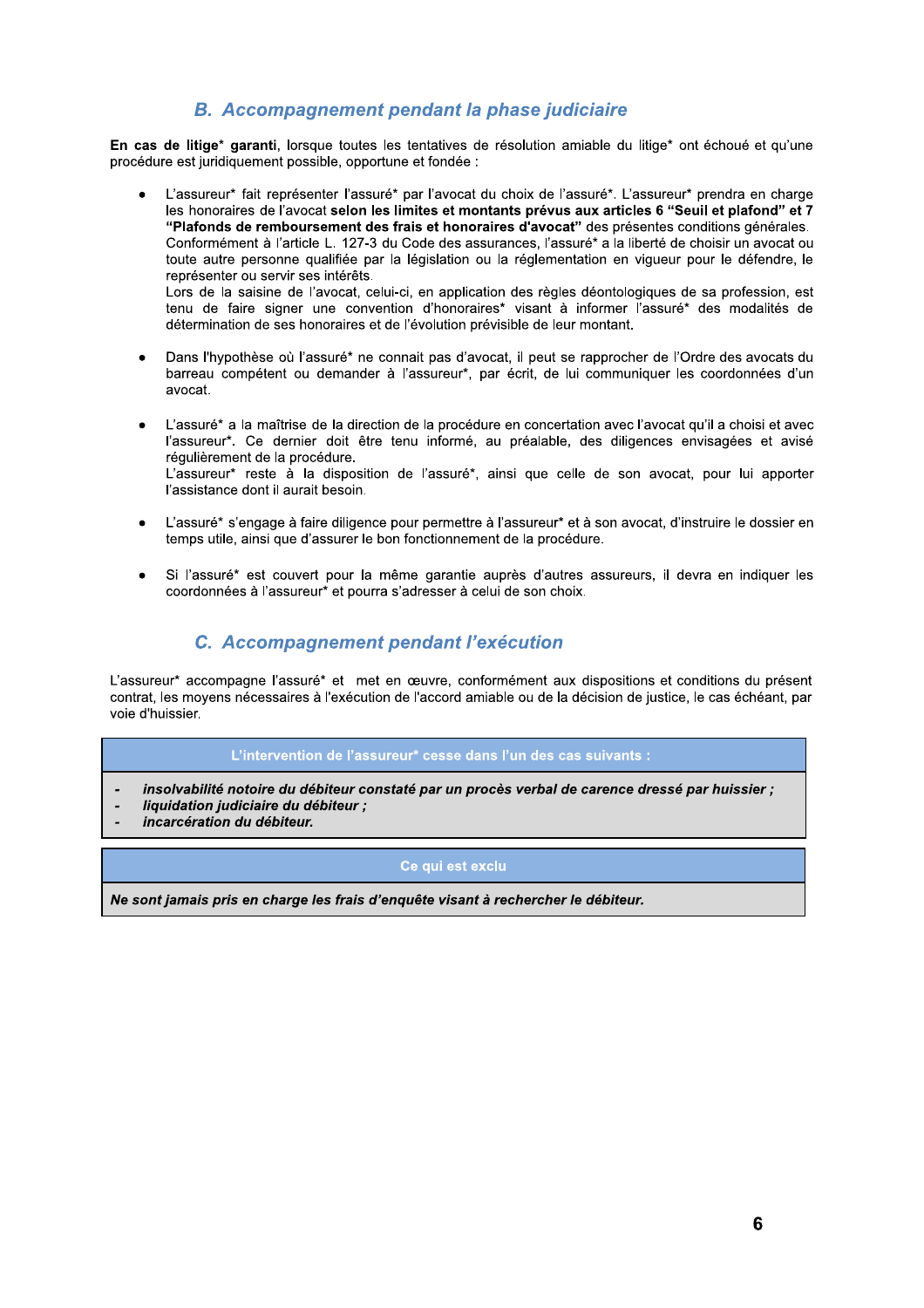# Article 2 - Les frais et honoraires pris en charge

Si la phase amiable n'aboutit pas favorablement, et que la garantie est acquise, l'assureur\* prend en charge, devant les juridictions judiciaires ou administratives, les dépenses suivantes, dans les conditions et la limite du plafond global maximum de dépenses par sinistre\* fixé à l'article 6 "Seuil et plafond" des présentes conditions générales:

| Ce qui est garanti                                                                                                                                                                                                                                                                                                                                                                                                                                                                                                                                                                                                                                                                                                                                                                                                                                                                                                                                                                                                                                                                                                                                                                                                                                                                                                                                                                                                                                                                                                                                                                                                  | Ce qui est exclu                                                                                                                                                                                                                                                                                                                                                                                                                                                                                                                                                                                                                                                                                                                                                                                                                                                                                                                                                                                                                                                                                                                                                                                                                                                                                                                                                                                                                                                                                   |
|---------------------------------------------------------------------------------------------------------------------------------------------------------------------------------------------------------------------------------------------------------------------------------------------------------------------------------------------------------------------------------------------------------------------------------------------------------------------------------------------------------------------------------------------------------------------------------------------------------------------------------------------------------------------------------------------------------------------------------------------------------------------------------------------------------------------------------------------------------------------------------------------------------------------------------------------------------------------------------------------------------------------------------------------------------------------------------------------------------------------------------------------------------------------------------------------------------------------------------------------------------------------------------------------------------------------------------------------------------------------------------------------------------------------------------------------------------------------------------------------------------------------------------------------------------------------------------------------------------------------|----------------------------------------------------------------------------------------------------------------------------------------------------------------------------------------------------------------------------------------------------------------------------------------------------------------------------------------------------------------------------------------------------------------------------------------------------------------------------------------------------------------------------------------------------------------------------------------------------------------------------------------------------------------------------------------------------------------------------------------------------------------------------------------------------------------------------------------------------------------------------------------------------------------------------------------------------------------------------------------------------------------------------------------------------------------------------------------------------------------------------------------------------------------------------------------------------------------------------------------------------------------------------------------------------------------------------------------------------------------------------------------------------------------------------------------------------------------------------------------------------|
| Le coût des enquêtes, des consultations et des<br>constats d'huissier engagés avec l'accord<br>préalable de l'assureur*;<br>Le coût des expertises amiables diligentées<br>avec l'accord préalable de l'assureur*;<br>Les frais et honoraires d'avocat ou de tout<br>sachant* habilité par les textes pour défendre les<br>droits et intérêts de l'assuré* devant une<br>juridiction judiciaire ou administrative ceci dans<br>la limite des montants de remboursements<br>"Plafonds<br>prévus<br>à<br>l'article<br>7<br>de<br>des frais et honoraires<br>remboursement<br>d'avocat"<br>conditions<br>des<br>présentes<br>générales.<br>Les montants pris en charge comprennent les<br>frais habituels correspondant à la gestion d'un<br>dossier (ex. : frais de de déplacement, de<br>téléphone, de photocopie, etc), la préparation<br>des dossiers (conclusions) et la plaidoirie et<br>constituent la limite de la prise en charge même<br>en cas de pluralité ou de changement d'avocats.<br>Les honoraires et frais sont réglés une fois la<br>prestation effectuée.<br>montants<br>Les<br>pris<br>en<br>charge<br>sont<br>cumulables et représentent le maximum de la<br>prise en charge de l'assureur* par diligence,<br>procédure, intervention ou juridiction même<br>en cas de renvoi d'audience, si l'assuré*<br>change d'avocat ou en cas de pluralité<br>d'avocats :<br>Le règlement des frais de procédure de l'assuré*<br>dits dépens*, comprenant, notamment, les frais<br>d'huissiers, d'expertise judiciaire mis à la charge<br>de l'assuré* et, ce quelle que soit l'issue de la<br>procédure. | Ne sont jamais pris en charge :<br>les frais et honoraires engagés sans l'accord<br>$\bullet$<br>préalable de l'assureur* (sauf si l'assuré*<br>peut justifier d'une urgence à les avoir<br>engagés);<br>les condamnations en principal et intérêts ;<br>$\bullet$<br>les amendes pénales et civiles ainsi que les<br>$\bullet$<br>pénalités de retard;<br>dommages<br>et intérêts<br>les<br>autres<br>ou<br>$\bullet$<br>indemnités compensatoires ;<br>irrépétibles*<br>les<br>frais<br>indemnités<br>ou<br>$\bullet$<br>découlant de l'application de l'article 700 du<br>Code de procédure civile, de l'article 475-1 et<br>375 du Code de procédure pénale ou de<br>l'article L. 761-1 du Code de justice<br>administrative:<br>les frais de constitution de dossier :<br>$\bullet$<br>les honoraires de consultation engagés sans<br>$\bullet$<br>l'accord préalable<br>de<br>l'assureur*,<br>de<br>postulation et de résultats (c'est-à-dire les<br>honoraires liés au résultat obtenu) ;<br>les frais de déplacement ;<br>$\bullet$<br>les frais et honoraires engagés à la seule<br>$\bullet$<br>initiative de l'assuré* pour toute intervention<br>d'expert amiable, sachant, consultant ou tout<br>autre intervenant non désigné par voie<br>judiciaire (dont ceux liés à un constat<br>d'huissier);<br>les frais résultant de la rédaction d'actes ou<br>$\bullet$<br>de contrats ;<br>les frais de recherche ou d'identification de<br>$\bullet$<br>la partie adverse ou du débiteur. |

Lorsque l'action en justice est commune à des tiers\* au contrat, l'assureur\* prend en charge uniquement les frais et honoraires qui découlent de la seule défense de l'assuré\*, en effectuant une répartition au prorata du nombre des parties intervenantes.

# Article 3 - Domaines de la garantie

La garantie est acquise, dans les conditions, limites, seuils, montants et plafonds prévus au présent contrat, s'agissant de litiges\* dans les seuls domaines ci-dessous limitativement indiqués.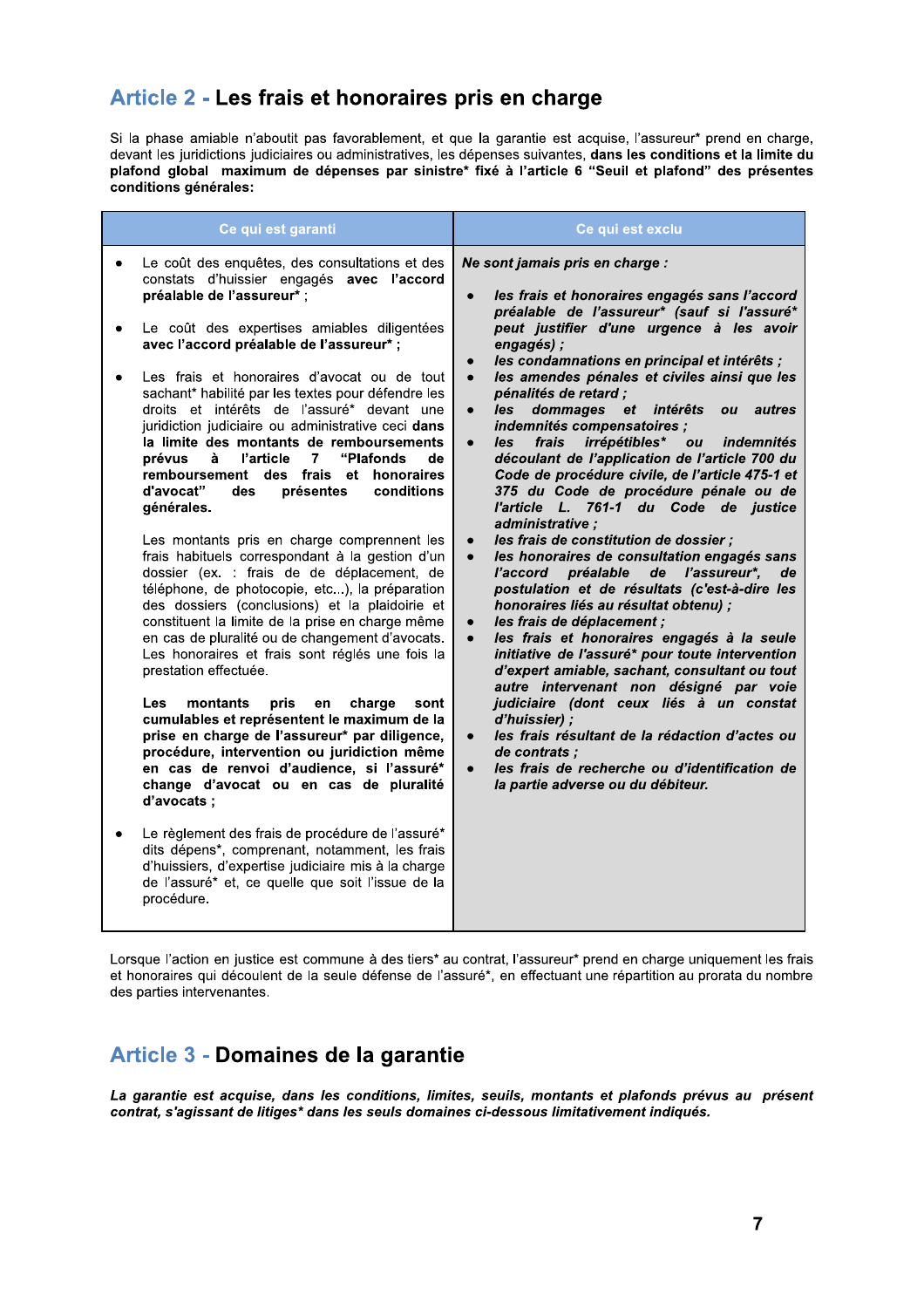# A. La protection de l'activité professionnelle de l'assuré\*

La garantie permet la prise en charge des sinistres\* relevant exclusivement de l'exercice de l'activité professionnelle non salariée de l'assuré\* quelle que soit sa nature (civile, commerciale ou industrielle).

| Ce qui est garanti                                                                                                                                                                                                                                                                                                                                                          | Ce qui est exclu                                                                                                                                                                                                                                                     |
|-----------------------------------------------------------------------------------------------------------------------------------------------------------------------------------------------------------------------------------------------------------------------------------------------------------------------------------------------------------------------------|----------------------------------------------------------------------------------------------------------------------------------------------------------------------------------------------------------------------------------------------------------------------|
| L'assureur* intervient dans les conditions prévues<br>aux articles ci-dessous et prend alors en charge,<br>dans les limites prévues aux articles 6 "Seuil et<br>plafond" et 7 "Plafond de remboursement des<br>frais et honoraires d'avocat" tout litige* opposant<br>l'assuré* à un tiers* sous réserves des exclusions<br>stipulées à l'article 4 "Exclusions générales". | Outre les exclusions générales prévues à l'article<br>4 "Exclusions générales" des présentes<br>conditions générales, sont exclus les litiges* :<br>• relatifs à une activité professionelle autre<br>que celle déclarée au moment de la<br>souscription du contrat. |

# **B.** La protection fiscale

La garantie est limitée à l'action en contestation qu'un assuré\* peut être amenée à diligenter suite à la notification d'un redressement fiscal concernant l'exercice de son activité professionnelle.

| Ce qui est garanti                                                                                                                                                                                                                                                                                         | Ce qui est exclu                                                                                                                                                                                                                                                                                                                     |
|------------------------------------------------------------------------------------------------------------------------------------------------------------------------------------------------------------------------------------------------------------------------------------------------------------|--------------------------------------------------------------------------------------------------------------------------------------------------------------------------------------------------------------------------------------------------------------------------------------------------------------------------------------|
| L'assureur* intervient pour prendre en charge les<br>frais de procédure éventuels et les honoraires<br>soit de l'avocat, soit de l'expert comptable, dont<br>l'assuré* aura fait le choix pour l'assister tout au<br>long de la procédure de contestation à compter<br>de la notification du redressement. | Outre les exclusions générales prévues à l'article<br>4 "Exclusions générales" des présentes<br>conditions générales, sont exclus les litiges* :<br>relatifs à la contestation d'un redressement<br>$\bullet$<br>lors duquel l'administration sanctionne<br>l'assuré* pour mauvaise foi, manœuvres<br>frauduleuses ou abus de droit. |

La date de naissance du sinistre\* est déterminée par la date de réception par l'assuré\*, de la proposition de rectification.

# C. La protection du dirigeant

Cette garantie s'adresse à tout dirigeant, représentant légal d'une entreprise ou d'une société disposant de la qualité d'assuré\* au sens du présent contrat.

| Ce qui est garanti                                                                                                                                                                                                                                                                                                                                                                                                                                                                                                            | Ce qui est exclu                                                                                                                                                                                                                                                                                                                                                                                                                                                                                                                                                  |
|-------------------------------------------------------------------------------------------------------------------------------------------------------------------------------------------------------------------------------------------------------------------------------------------------------------------------------------------------------------------------------------------------------------------------------------------------------------------------------------------------------------------------------|-------------------------------------------------------------------------------------------------------------------------------------------------------------------------------------------------------------------------------------------------------------------------------------------------------------------------------------------------------------------------------------------------------------------------------------------------------------------------------------------------------------------------------------------------------------------|
| L'assureur* prend en charge, dans les conditions<br>prévues au contrat, la défense des intérêts de<br>l'assuré*, lorsqu'il est :<br>poursuivi pour une infraction<br>non<br>intentionnelle commise par lui-même dans<br>le cadre de ses fonctions de dirigeant de<br>droit comme de fait, se rapportant au<br>non-respect de la législation relative :<br>au droit du travail ;<br>$\circ$<br>d'ordre économique :<br>$\circ$<br>aux règles d'hygiène et<br>de<br>$\circ$<br>sécurité.<br>mis en cause pour faute de gestion. | Outre les exclusions générales prévues à l'article<br>4 "Exclusions générales" des présentes<br>conditions générales, sont exclus les litiges* :<br>relatifs à des poursuites pour une infraction<br><i>intentionnelle:</i><br>portant sur des faits commis en dehors des<br>fonctions de dirigeant de l'assuré* :<br>ne se rapportant pas aux non respect de la<br>$\bullet$<br>législation relative au droit du travail, d'ordre<br>économique, aux regles d'hygiène et de<br>sécurité ou lorsqu'il ne s'agit pas d'une mise<br>en cause pour faute de gestion. |

Dans tous les cas, la garantie ne sera due que pour des faits commis pendant la période de validité du contrat.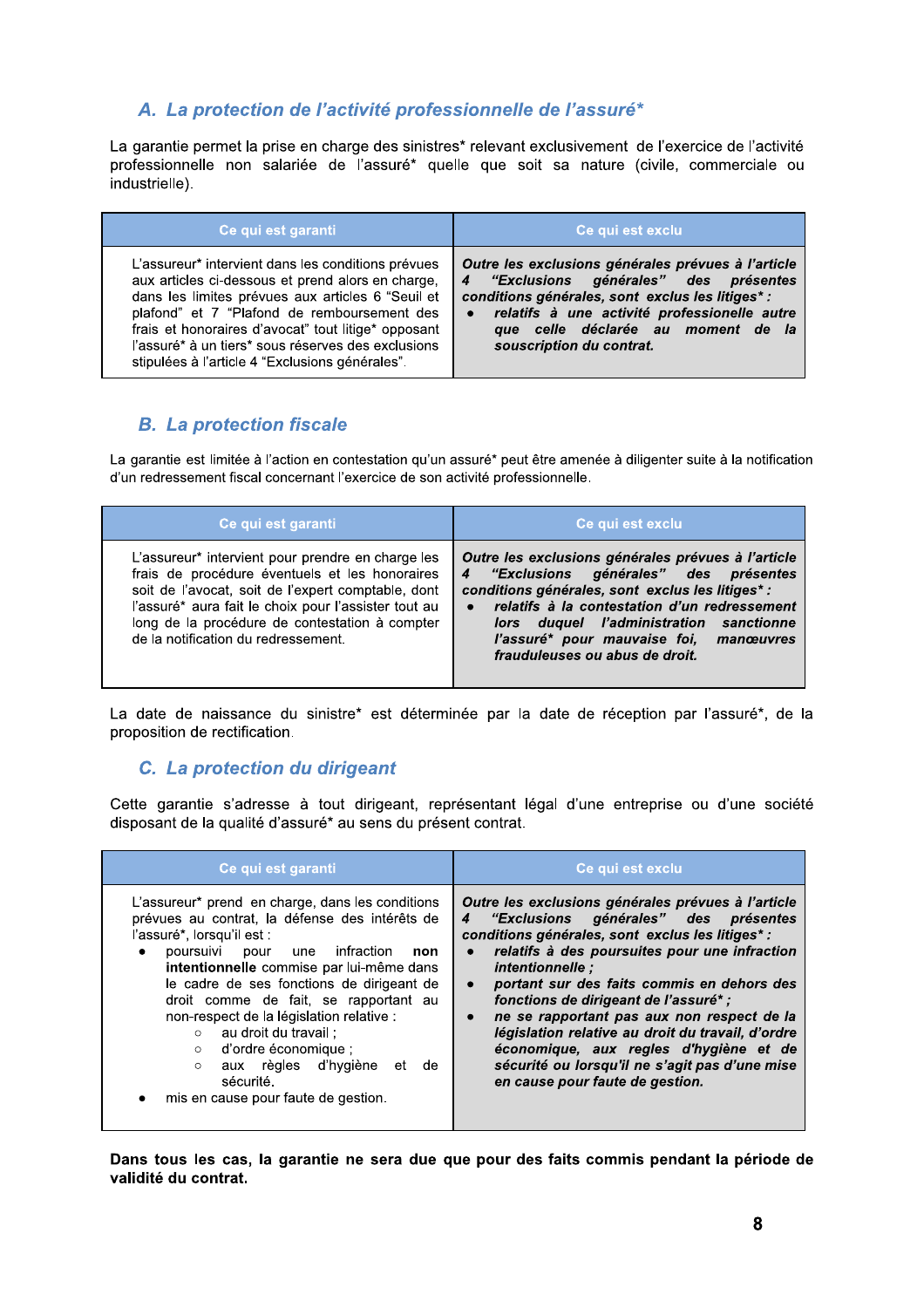# Article 4 - Exclusions générales

|                        | Ce qui est exclu                                                                                                                                                                      |
|------------------------|---------------------------------------------------------------------------------------------------------------------------------------------------------------------------------------|
|                        | Outre les exclusions particulières, sont toujours exclus de la garantie les litiges* :                                                                                                |
|                        | portant sur des domaines non expressement prévus à l'article 3 - "Domaine de la<br>garantie" des présentes conditions générales ;                                                     |
| $\bullet$              | consécutifs à une faute intentionnelle ou dolosive de l'assuré*, ou commise avec sa<br>complicité, contre un tiers*, ses droits et intérêts ou encore ses biens ;                     |
|                        | L'assureur* s'engage toutefois à prendre en charge à posteriori, dans les limites et                                                                                                  |
|                        | conditions prévues au contrat, les frais et honoraires se rapportant à la défense de                                                                                                  |
|                        | l'assuré* si celui-ci se voyait dégagé de toute responsabilité par décision de justice<br>devenue définitive ;                                                                        |
| $\bullet$              | relatifs à l'exercice de tout mandat électif ou activité syndicale ;                                                                                                                  |
| $\bullet$              | relevant de l'expression d'opinions politiques, religieuses, philosophiques ou                                                                                                        |
| $\bullet$              | syndicales;<br>découlant de la vie privée de l'assuré* et, dans tous les cas, du droit des personnes, de                                                                              |
|                        | la famille et des successions;                                                                                                                                                        |
| $\bullet$              | portant sur une infraction aux règles de la circulation des véhicules terrestres à moteur ;                                                                                           |
| $\bullet$<br>$\bullet$ | relatifs aux accidents de la circulation;<br>résultant de la participation de l'assuré* à des émeutes populaires, actes de terrorisme                                                 |
|                        | ou de sabotage dans le cadre d'actions concertées ;                                                                                                                                   |
| $\bullet$              | liés à la participation de l'assuré* à une rixe, un pari ou un défi ;                                                                                                                 |
| $\bullet$              | déclarés par plusieurs assurés*, afin de contester ou de revendiquer l'application d'un<br>texte législatif ou réglementaire, ou d'une décision susceptible de s'appliquer à          |
|                        | l'ensemble des personnes relevant d'une même catégorie ;                                                                                                                              |
| $\bullet$              | relatifs à la défense des intérêts collectifs de la profession ;<br>portant sur le risque recouvrement de créances ;                                                                  |
| $\bullet$<br>$\bullet$ | relevant du droit fiscal autre que les dispositions prévues à l'article 3 B ci-dessus ;                                                                                               |
| $\bullet$              | concernant le dirigeant de droit ou de fait de toute société, syndicat, association,                                                                                                  |
|                        | groupement, comme de l'exercice de tout mandat électif, sauf dispositions prévues à<br>l'article 3 C ci-dessus;                                                                       |
| $\bullet$              | relatifs au domaine douanier;                                                                                                                                                         |
| $\bullet$              | concernant un bien immobilier autre que les locaux commerciaux ; en cas de                                                                                                            |
|                        | construction d'un bien assuré (que celui-ci soit construit à l'initiative de l'assuré* ou<br>acheté par ce dernier en l'état futur d'achèvement) ou encore en cas de restauration     |
|                        | dudit bien immobilier, les litiges* relevant de la garantie sont exclusivement limités aux                                                                                            |
|                        | désordres ou malfaçons survenant plus d'un an après la réception des travaux et à la                                                                                                  |
|                        | condition expresse que l'assurance dommages ouvrage imposée par la loi du 04/01/78<br>ait été souscrite.                                                                              |
| $\bullet$              | relevant d'un acte d'administration ou de disposition concernant les biens du patrimoine                                                                                              |
|                        | de l'assuré*, d'un nantissement ou d'une mesure conservatoire, d'une demande                                                                                                          |
|                        | judiciaire ou administrative d'octroi de délai de paiement, de la gestion de capitaux, ou<br>encore de la défense ou assistance de l'assuré*, dans le cadre d'une instance relative à |
|                        | une procédure collective, dont l'assuré* ferait l'objet.                                                                                                                              |
| $\bullet$              | liés aux contentieux électoraux, aux conflits collectifs du travail, (par conflit collectif, on<br>entend au moins deux mesures disciplinaires ou deux licenciements simultanés,      |
|                        | prenant leur fondement dans la même source) ;                                                                                                                                         |
| $\bullet$              | couverts au titre de la défense ou le recours par une assurance de responsabilité civile                                                                                              |
|                        | ou se rapportant à une situation dans laquelle l'assuré* est en infraction avec une<br>obligation légale d'assurance ;                                                                |
| $\bullet$              | relevant d'un non respect d'engagements incontestables ou contractuels, d'une                                                                                                         |
|                        | violation intentionnelle d'obligations légales ou réglementaires ;                                                                                                                    |
| $\bullet$              | portant sur l'absence volontaire d'un document à caractère obligatoire, de son<br>inexactitude délibérée ou de sa non présentation dans les délais prescrits ;                        |
| $\bullet$              | relatifs à la concurrence déloyale ou à la propriété intellectuelle et industrielle :                                                                                                 |
|                        | protection des marques, brevets, modèles, dessins, logiciels, noms, AOC, certificat                                                                                                   |
| $\bullet$              | d'utilité, dénomination sociale et droits d'auteur ;<br>liés à des incidents d'origine atomique, nucléaire, chimique ainsi que de cataclysmes                                         |
|                        | naturels (dont la pollution), de guerres étrangères ou civiles, émeutes et attentats,                                                                                                 |
|                        | épidémies ou pandémies ;                                                                                                                                                              |
| $\bullet$              | liés à toute atteinte à l'environnement ;<br>relevant d'une juridiction autre que Française ;                                                                                         |
|                        | Sont de même exclus les litiges opposant :                                                                                                                                            |
|                        | les bénéficiaires du contrat, autres que l'assuré*, lorsqu'ils ont des droits à faire valoir, soit                                                                                    |
|                        | l'un contre l'autre, soit contre l'assuré* lui-même (en ce dernier cas, l'assuré* peut seul                                                                                           |

bénéficier de la garantie),<br>bénéficier de la garantie),<br>e le souscripteur\*, l'assuré\* ou tout autre bénéficiaire du contrat, à l'assureur\*.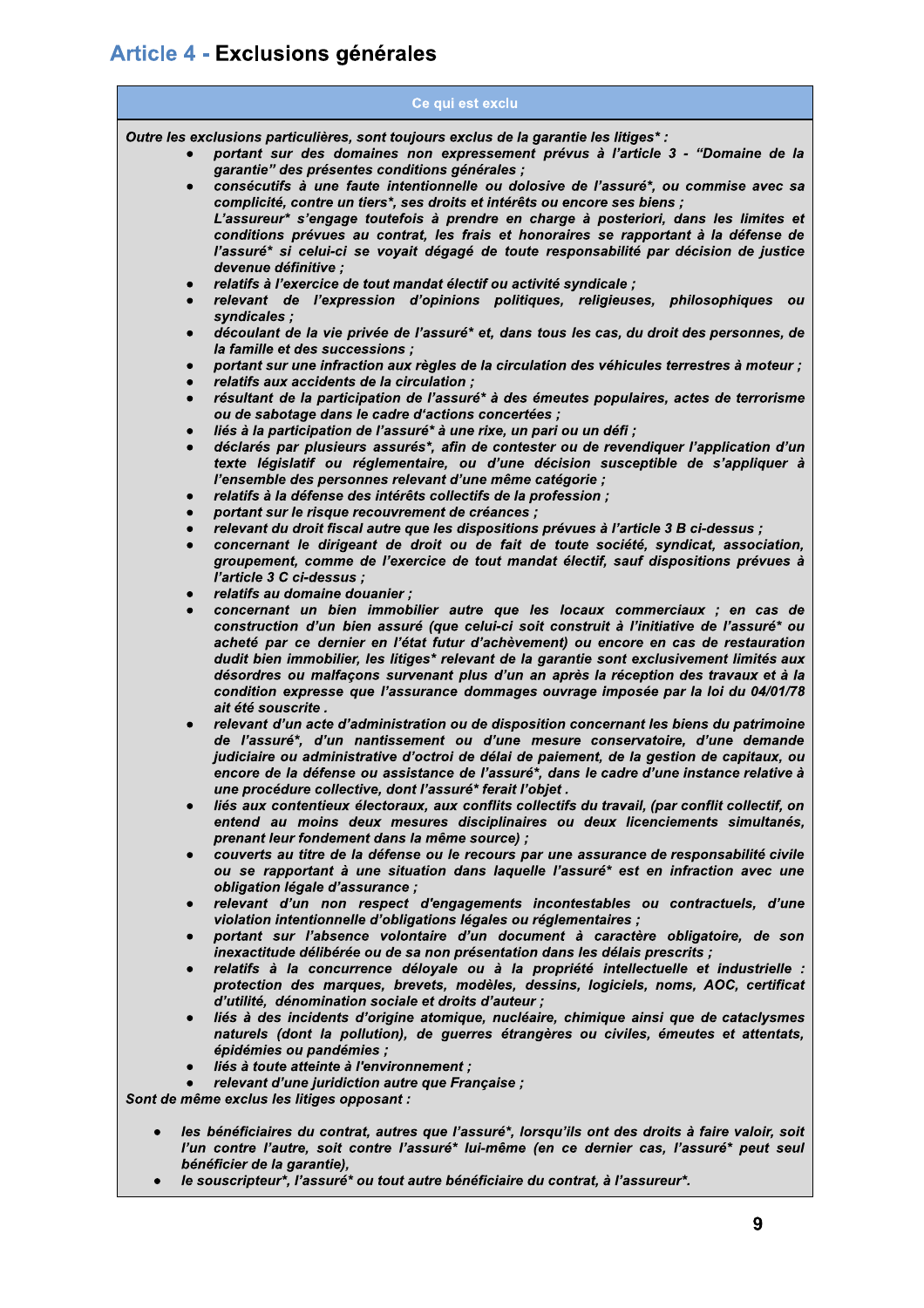# **Etendue de la garantie**

# **Article 5 - Territorialité**

La garantie s'exerce exclusivement :

- en France métropolitaine, dans les départements, régions et collectivités d'outre-mer (DROM-COM) :
- dans les principautés et pays limitrophes suivants : Monaco, Andorre et Suisse ;  $\bullet$
- dans les pays membres de l'Union Européenne ;
- au Royaume-Uni.

# **Article 6 - Seuil et plafond**

#### Seuil d'intervention :  $\bullet$

Pour les seules actions en demande, il est prévu, un seuil d'intervention par sinistre\*, fixé à 380 euros HT, correspondant à l'intérêt pécuniaire initial, en litige\* (sauf dispositions d'ordre spécifique stipulées ci-dessous et concernant « le risque fiscal »).

En dessous de ce seuil, la garantie n'est pas acquise.

Plafond de prise en charge par sinistre\* :

L'assureur\* intervient dans la limite d'un plafond de dépenses par sinistre fixé à 16 000 euros HT (sauf dispositions d'ordre spécifique stipulées ci-dessous et concernant la garantie «protection fiscale»).

Par dérogation à ces dispositions d'ordre général, la garantie « protection fiscal », s'exerce moyennant :

- un seuil d'intervention fixé à 760 euros H.T. en principal (hors pénalités et frais), de sorte que tout litige\* dont l'intérêt initial serait inférieur audit montant ne sera pas pris en charge ;
- un plafond de prise en charge d'un montant de 3 100 euros HT par sinistre\*.

# Article 7 - Plafond de remboursement des frais et honoraires d'avocat

Si la phase amiable n'aboutit pas favorablement, et que la garantie est acquise. l'assureur\* prend en charge, devant les juridictions judiciaires ou administratives, les frais et honoraires de procédure :

- dans la limite d'un plafond global maximum de dépenses par sinistre\* tel que prévu à l'article 6 "Seuil et plafond" :
- et selon un plafond de remboursements des frais et honoraires d'avocat par diligence, procédure, intervention ou juridiction ci-dessous indiqué.

Les montants de remboursement indiqués ci-dessous sont cumulables et comprennent les frais habituels correspondant à la gestion d'un dossier (ex. : frais de de déplacement, de téléphone, de photocopie, etc...), la préparation des dossiers (conclusions) et la plaidoirie.

Ils représentent le maximum de la prise en charge de l'assureur\* par diligence, procédure, intervention ou juridiction même en cas de renvoi d'audience, si l'assuré\* change d'avocat ou en cas de pluralité d'avocats.

Pour le cas où l'assuré\* récupére la TVA, l'assureur\* effectue, sur justificatif du règlement, le remboursement hors taxes des frais de procédure et honoraires de l'avocat dont l'assuré\* a fait l'avance avec l'accord préalable de l'assureur\*.

A défaut pour l'assuré\* de récupérer la TVA, la prise en charge de l'assureur\* des frais et honoraires se fera toutes taxes comprises.

Les honoraires et frais sont réglés une fois la prestation effectuée.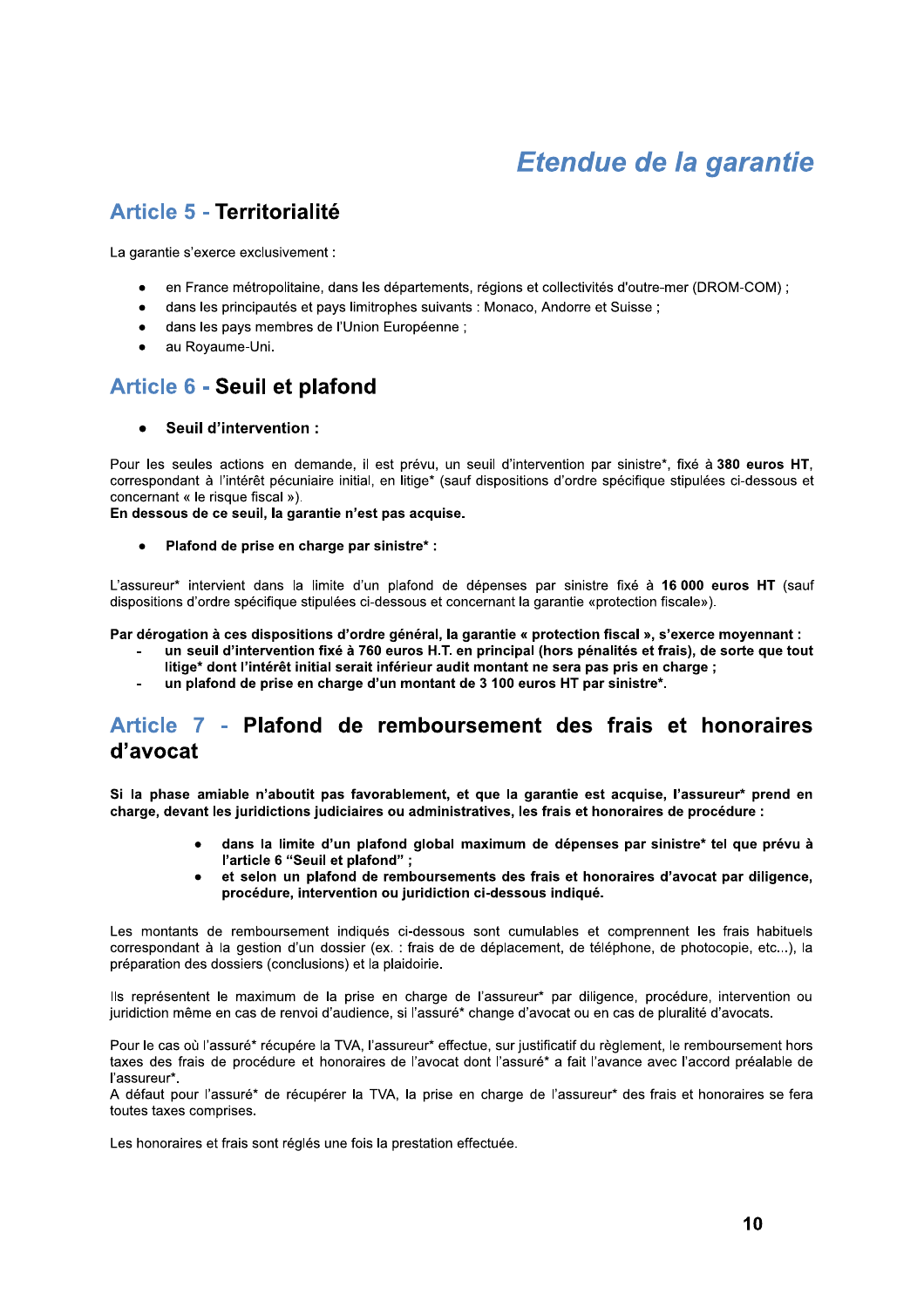Le tableau qui suit est appliqué sous réserve du plafond global maximum par sinistre\* prévu à l'article 6 "Seuil et plafond" des présentes conditions générales. Le tableau qui suit est appliqué sous réserve du plafond global maximum par sinistre\* prévu à l'article 6<br>
"Seuil et plafond" des présentes conditions générales.<br>
TABLEAU DES PLAFONDS DE REMBOURSEMENT DES FRAIS ET HONORA

nces / prestations

Assistance à une mesure d'instruction ou d'expertise iudicaire ou devant une commission……… 400 €  $\,$ 

0 -:

-;45556555655565565555555555554<889

Juge de la Mise en état. Juge de l'Exécution………………………………………………………………500 € [

Consultation. honoraires de pré-contentieux sans transaction ou honoraires liés à une saisine d'avocat  $\,$ l rendue obligataire par application de la loi du 19 février 2007 sur la PJ (avocat intervenant pour la  $\vert$  -- -;45555555555555555555555555555555555555554A<89

Honoraires de transaction menée par un avocat avec protocole signé...................................Montant des honoraires correspondant à une affaire iugée devant la iuridiction ou l'instance compétente dans les limites du présent tableau

| <b>Procédures civiles</b>                                                              |
|----------------------------------------------------------------------------------------|
|                                                                                        |
|                                                                                        |
|                                                                                        |
| Bureau de jugement / Conseil des Prud'hommes (Juge départiteur compris)…………………………800 € |
|                                                                                        |
|                                                                                        |
|                                                                                        |
| Procédures administratives                                                             |
|                                                                                        |
|                                                                                        |
|                                                                                        |
|                                                                                        |
| Procédures pénales                                                                     |
|                                                                                        |
| Tribunal de Police sans constitution de partie civile………………………………………………………500 €        |
|                                                                                        |
|                                                                                        |
| Tribunal Correctionnel avec constitution de partie civile…………………………………………………………800 €   |
|                                                                                        |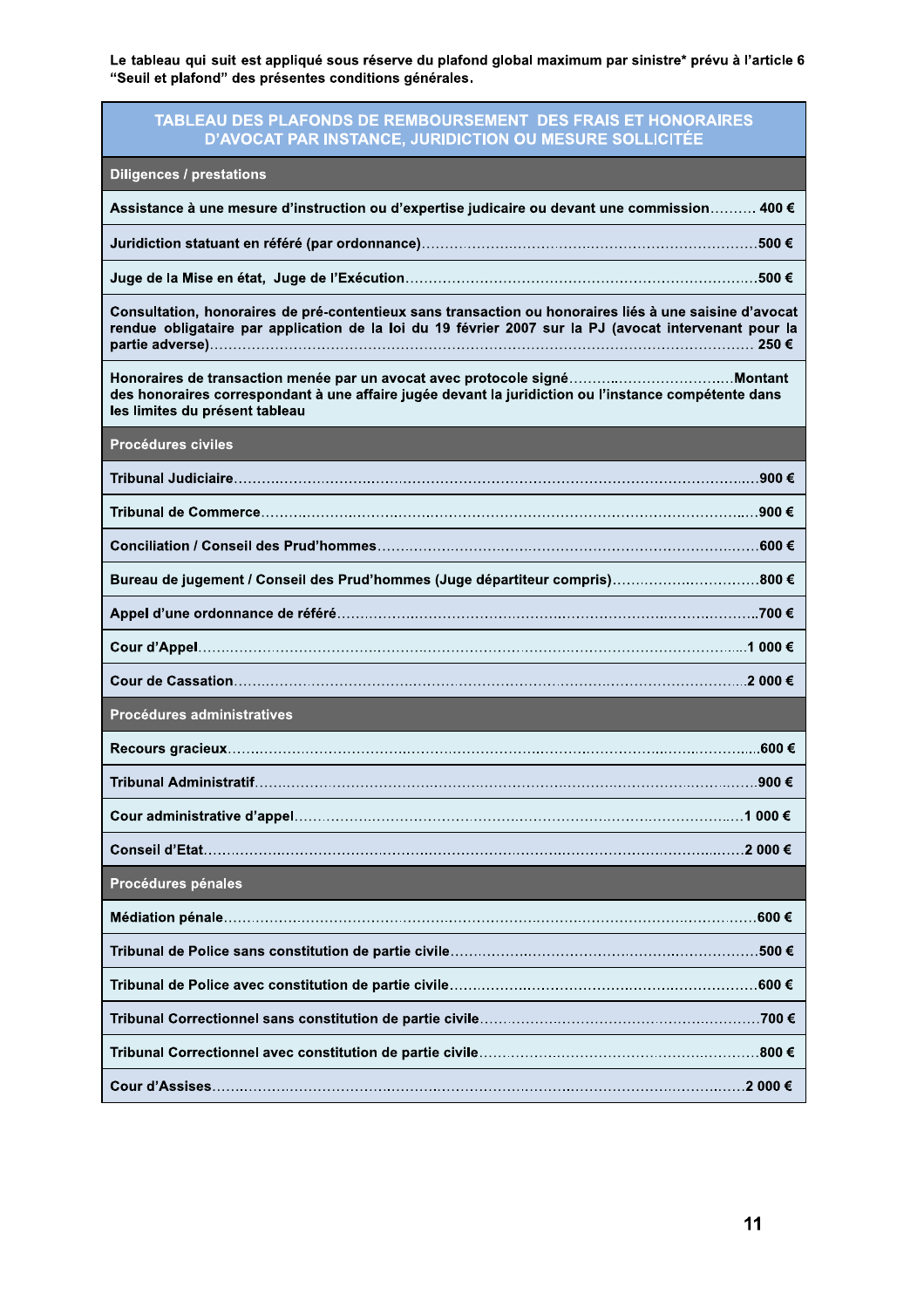

# **MODALITÉS D'INTERVENTION**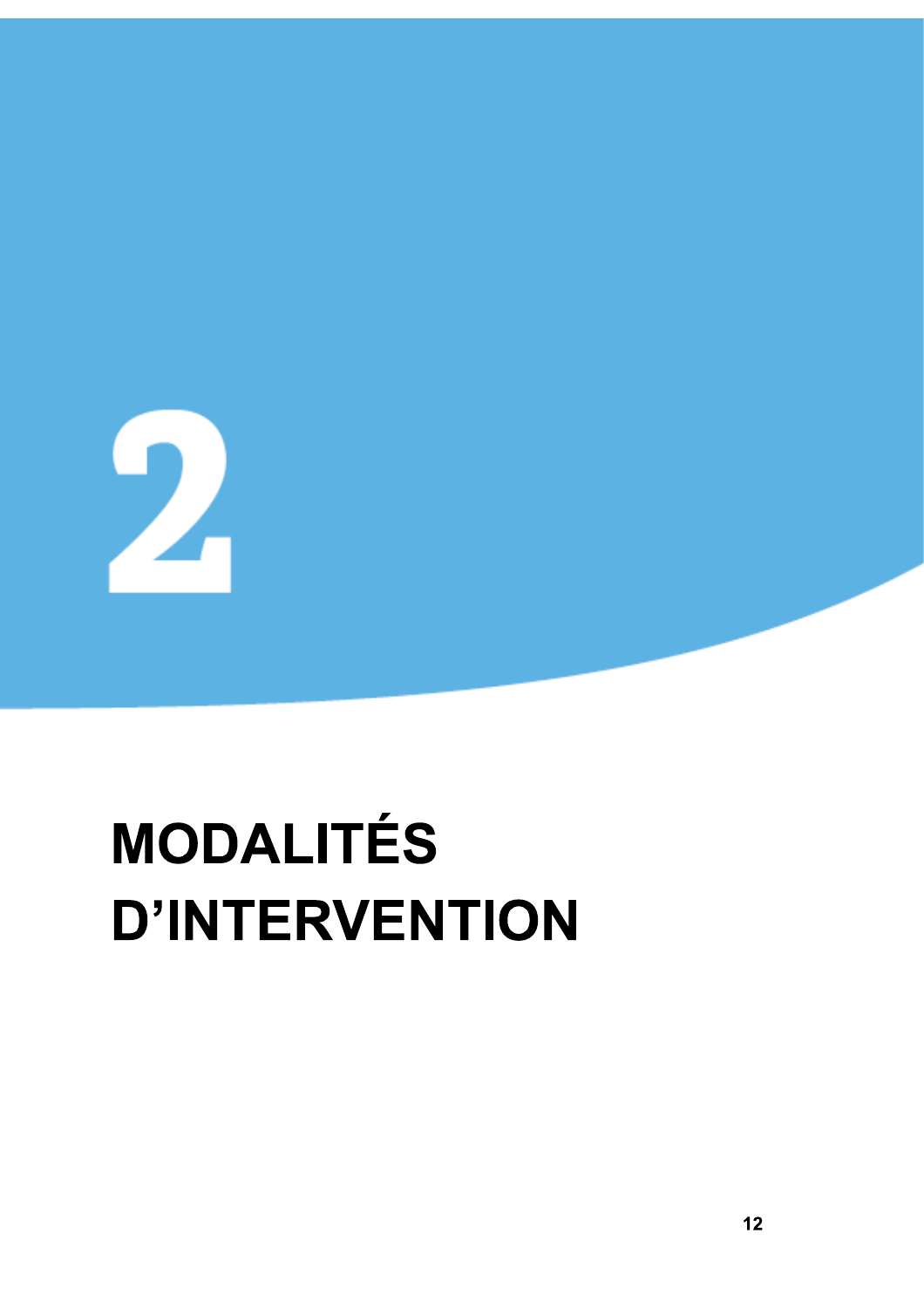# 2 MODALITÉS D'INTERVENTION

# Article 8 - Conditions de prise en charge

La garantie est acquise, sous réserve des limites, conditions et exclusions prévues au présent contrat et dans la mesure où :

- le litige\* relève des domaines fixés à l'article 3 "Domaine de la garantie" ;
- les éléments de la situation conflictuelle n'étaient pas connus de l'assuré\* avant ou lors de son adhésion au souscripteur\* entrainant le bénéfice du présent contrat ;
- les prétentions de l'assuré\* sont juridiquement fondées et ne sont pas prescrites ;
- le litige\* survient pendant la période de validité du contrat\* :
- le sinistre\* est déclaré à l'assureur\* pendant la période de validité du contrat\* :
- l'assuré\* est opposé à un tiers\* au présent contrat ;
- le litige\* relève de la territorialité indiquée à l'article 5 "Territorialité" des présentes conditions générales.

Il est précisé que ces conditions sont cumulatives.

# Article 9 - Origine du sinistre\*

L'origine du sinistre est déterminée par la connaissance par l'assuré\* des éléments constitutifs du litige\*. Il  $\bullet$ doit se situer pendant la période de garantie.

C'est-à-dire à partir de la prise d'effet du présent contrat et celle de l'adhésion de l'assuré\* au souscripteur. en dehors de toute période de suspension de l'adhésion au souscripteur ou du présent contrat et avant la date de cessation de l'adhésion au souscripteur ou de la résiliation du présent contrat.

Lorsque des faits ou actes sont la répétition ou la suite d'autres éléments de même nature, l'origine du sinistre\* est fixée à la date à laquelle l'assuré\* a eu connaissance du premier d'entre eux.

# Article 10 - Déclaration du sinistre\*

# A. Délai, forme et processus pour déclarer un sinistre\*

En cas de sinistre\*, l'assuré\* doit en faire, au plus tôt, la déclaration à l'assureur\* :

- Par téléphone au 02 28 34 32 32 du lundi au vendredi de 08h00 à 19h00 et le samedi de 8h à 17h, hors jours fériés.
- En dehors de ces horaires, par messagerie à l'adresse macifpro.declapj@contactclient.fr via le formulaire de déclaration sinistre prévu à cet effet dument complété, daté et signé.

L'assuré\*, avant d'effectuer cette déclaration et d'avoir reçu l'accord express et préalable de l'assureur\*, ne doit prendre aucune initiative, n'effectuer aucune démarche, ne saisir aucun avocat ou huissier.

Les frais et honoraires correspondant à des consultations ou des actes de procédure engagés antérieurement à la déclaration, ne sont pas pris en charge par l'assureur\*, sauf si l'assuré\* peut justifier d'une urgence à les avoir engagés.

En cas de déclaration tardive de sinistre\* du fait de l'assuré\* (sauf cas fortuit ou de force majeure) l'assureur\* peut opposer à l'assuré\* la déchéance de garantie, dés lors que l'assureur\* subit un préjudice. L'assureur\* est alors dégagé envers l'assuré\* de toute obligation de garantir le sinistre\* concerné.

L'assuré\* sera déchu de toute garantie concernant le sinistre\* en cause et l'assureur\* fondé à obtenir de l'assuré\* le remboursement des frais et honoraires éventuellement engagés en cas de fausse déclaration intentionnelle sur la nature, les circonstances ou les conséquences du sinistre\*.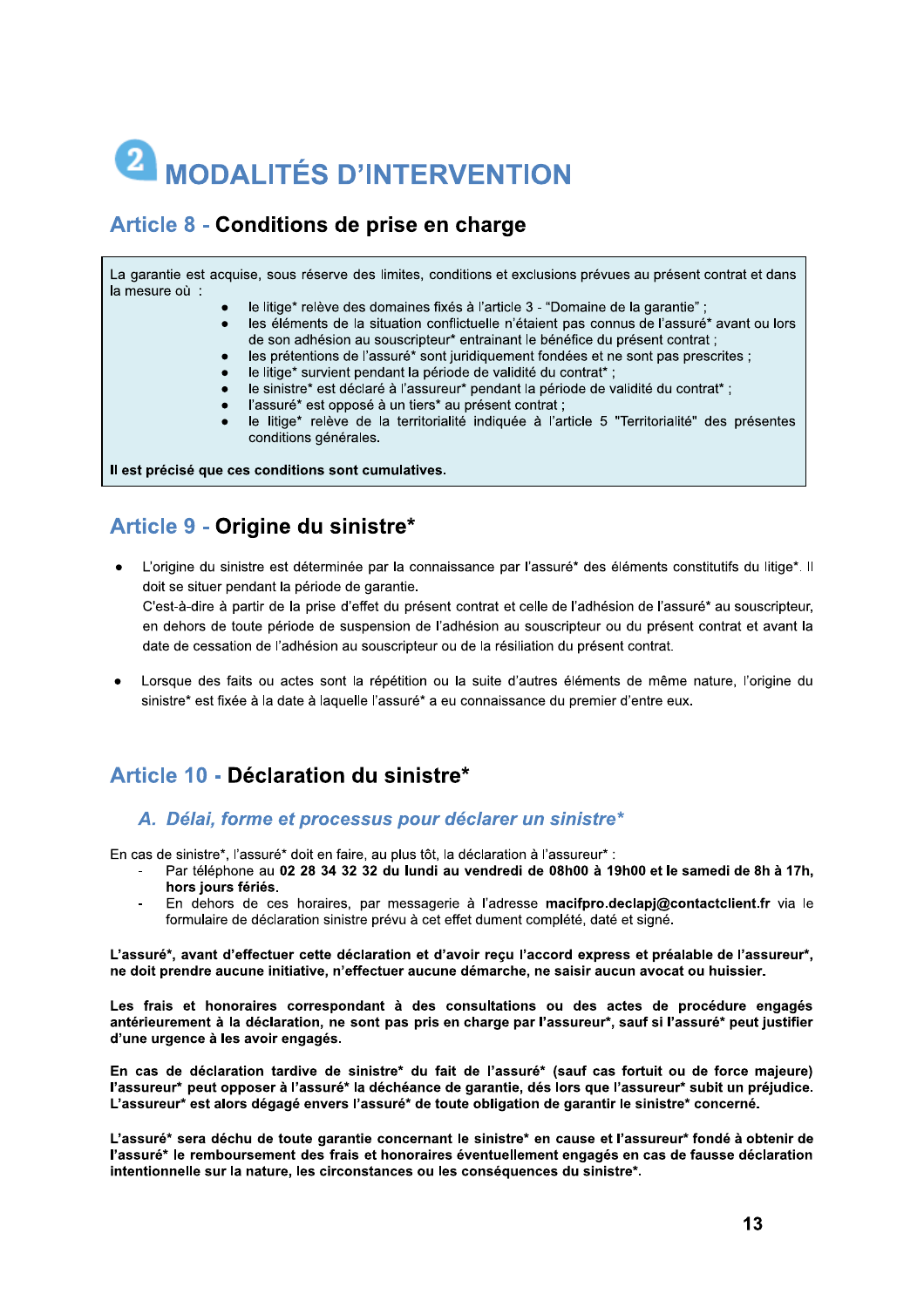# **B. Communication des pièces du dossier**

Le souscripteur\* ou l'assuré\* s'engage à communiquer à l'assureur\* tout élément lui permettant d'apprécier la garantie et la non antériorité du sinistre\*.

L'assuré\* est tenu de constituer son dossier auprès de l'assureur\*.

Il doit, à ce titre, lui adresser en temps utile :

- une description de la nature des faits et des circonstances du litige ;
- les renseignements, documents et éléments de preuve dont l'assuré\* dispose pour établir la réalité du préjudice alléqué :
- les nom, prénom et coordonnées de la partie adverse ;  $\bullet$
- copie des éléments et pièces susceptibles d'être utiles à l'instruction du dossier tels que (sans que cette liste soit exhaustive) : contrats, courriers échangés, témoignages, convocations, assignations, conclusions d'avocats, décision de justice, tout élément permettant de chiffrer la réclamation ou le préjudice, ou encore permettant d'identifier la partie adverse...

Ce qui est exclu

Les frais liés à la recherche de la partie adverse, à l'obtention de constats d'huissier, de rapports d'expertise amiable ou de toutes autres pièces justificatives des prétentions de l'assuré\* restent exclusivement à la charge de celui-ci.

# Article 11 - Gestion du sinistre\*.

La gestion des sinistres\* est effectuée par le service de Protection Juridique de la MACIF, siège Social - 1 rue Jacques Vandier - 79037 NIORT CEDEX 9.

L'assureur\* peut toujours refuser la prise en charge d'un sinistre\*, lorsqu'il estime que les prétentions de l'assuré\* sont juridiquement infondées ou que l'action en justice ne peut être engagée avec des chances raisonnables de succès ou encore lorsque l'exécution de la décision à intervenir ne parait pas possible.

En cas de désaccord entre l'assuré\* et l'assureur\* sur les mesures à prendre pour régler le litige\* ou sur l'opportunité d'engager une action en justice, il est fait application des dispositions prévues au point « arbitrage, traitement des réclamations » des présentes conditions générales.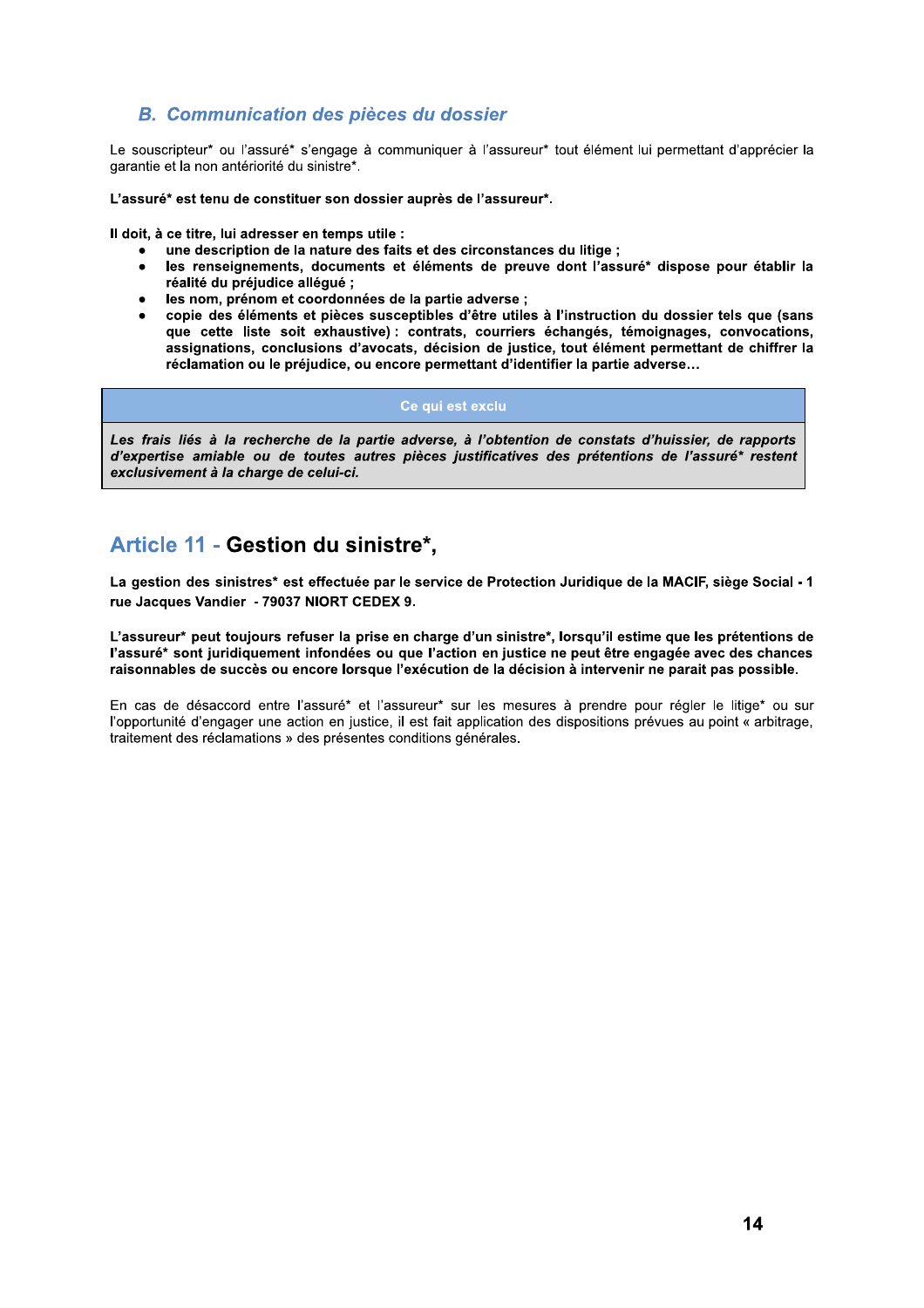# B

# **INFORMATIONS GÉNÉRALES**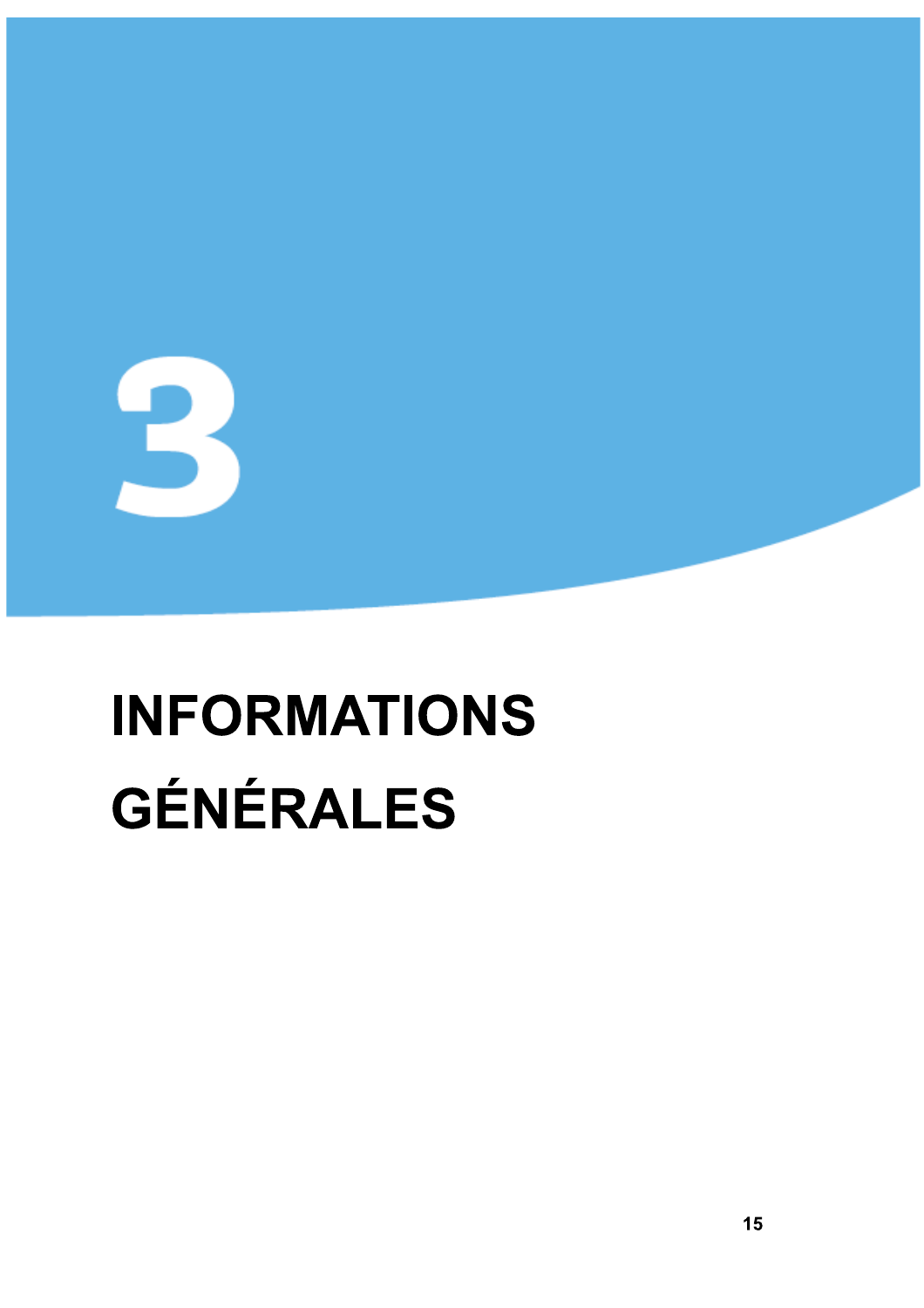

# Déchéance de garantie

- 
- 

L'assureur\* sera alors fondé à obtenir de l'assuré\*, le remboursement des frais et honoraires éventuellement engagés.

Déchéance de garantie<br>
L'assuré\* sera déchu de toute garantie concernant le sinistre\* en cause, en cas de :<br>
● déclaration tardive de sinistre\*, entraînant de ce fait un préjudice à l'assureur\* (sauf cas fortuit<br>
ou force L'assureur\* n'est, en effet, pas tenu de supporter les frais et honoraires liés à des diligences découlant de la négligence ou du non-respect par l'assuré\* de ses obligations prévues au contrat.

# **Assurances cumulatives**

Celui qui est assuré\* auprès de plusieurs assureurs, par plusieurs polices pour un même risque, doit en aviser immédiatement l'assureur\*.

Sauf cas de dol<sup>\*</sup> ou de fraude, sanctionnés par l'article L. 121-3 du Code des assurances, chaque assurance produit ses effets, dans les limites des garanties du contrat, quelle que soit la date de souscription.

L'assuré\* peut s'adresser à l'assureur de son choix pour bénéficier de la garantie, les assureurs faisant jouer la garantie conformément aux dispositions de l'article L. 121-4 du Code des assurances.

# Arbitrage, traitement des réclamations

# $\rightarrow$  Arbitrage

En cas de conflit d'intérêt ou de désaccord entre l'assureur\* et l'assuré\* (au sujet des mesures à prendre pour régler le litige\* l'opposant à un tiers\*), l'assureur\* a l'obligation d'informer l'assuré\* de la possibilité de recourir à la procédure ci-après.

La procédure consiste à soumettre le différend à l'appréciation d'une tierce personne désignée d'un commun accord entre les parties, ou, à défaut, par le Président du tribunal judiciaire statuant selon la procédure accélérée au fond.

Les frais exposés pour la mise en œuvre de cette faculté (sauf décision contraire du Président), sont à la charge de l'assureur\*.

Si l'assuré\* a engagé à ses frais une procédure contentieuse et obtenu par décision de justice devenue définitive, une solution plus favorable que celle proposée par l'assureur\*, l'assureur\* indemnisera l'assuré\* des frais exposés pour l'exercice de cette action, dans les conditions prévues au contrat (article L. 127-4 du Code des assurances).

L'exercice de ce recours est suspensif pour toutes les instances juridictionnelles qui sont couvertes par la garantie d'assurance et que l'assuré\* est susceptible d'engager en demande jusqu'à ce que la tierce personne chargée de proposer une solution, en ait fait connaître la teneur (article L. 127-4 alinéa 3 du Code des assurances).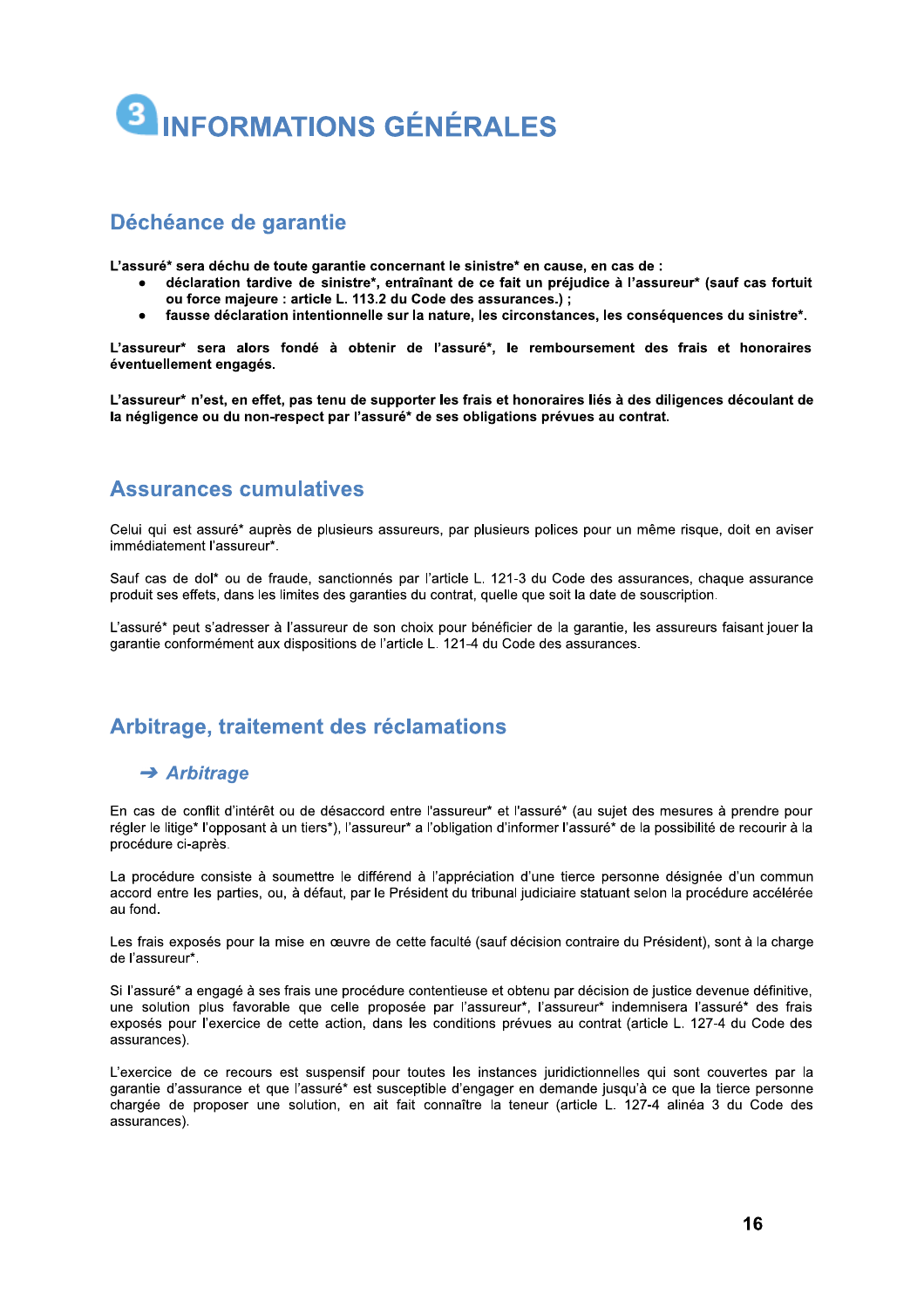#### → Traitement des réclamations et médiation

En cas de désaccord entre le souscripteur\* ou l'assuré\* et l'assureur\* à l'occasion de la gestion du présent contrat ou des règlements des sinistres, le souscripteur\* ou l'assuré\* doit d'abord faire valoir sa réclamation auprès du gestionnaire.

Si ce désaccord devait persister, le souscripteur\* ou l'assuré\* peut alors saisir la Médiation de l'assurance par courrier à l'adresse : TSA 50110 75441 Paris Cedex 09 ou par internet sur www.mediationassurance.org. En vertu de la charte de La Médiation de l'Assurance, le médiateur ne pourra examiner la demande que si le souscripteur\* ou l'assuré\* justifie avoir adressé, au préalable, une réclamation écrite, selon les modalités ci-dessus énoncées. La saisine de la Médiation doit intervenir dans un délai maximum d'un an à compter de cette dernière

# **Subrogation\***

L'assureur\* est subrogé, en application de l'article L. 121-12 du Code des assurances, dans les droits et actions que l'assuré\* pourrait avoir contre les tiers\* concernant les indemnités dues au titre de l'article 700 du Code de procédure civile, de l'article 475-1 du Code de procédure pénale ou de l'article L. 761-1 du Code des tribunaux administratifs.

Cette subrogation\* bénéficie à l'assureur\* à concurrence du montant des frais et honoraires réglés et/ou dus au titre de la garantie, après que l'assuré\* ait été désintéressé en priorité des frais et honoraires restés à sa charge.

# **Prescription\* biennale**

Il est rappelé que le délai de prescription\* est la période au-delà de laquelle une demande n'est plus recevable.

Toutes les actions dérivant d'un contrat d'assurance sont prescrites par deux ans à compter de l'événement qui y donne naissance (article L. 114-1 du Code des assurances).

Toutefois, ce délai ne court :

1 - en cas de réticence, omission, déclaration fausse ou inexacte sur le risque couru, que du jour où l'assureur\* en a eu connaissance :

2 - en cas de sinistre\*, que du jour où les intéressés en ont eu connaissance, s'ils prouvent qu'ils l'ont ignoré jusque-là.

Quand l'action de l'assuré\* contre l'assureur\* a pour cause le recours d'un tiers\*, le délai de la prescription\* ne court que du jour où ce tiers\* a exercé une action en justice contre l'assuré\* ou a été indemnisé par ce dernier.

La prescription est interrompue par une des causes ordinaires d'interruption de la prescription (reconnaissance par le débiteur du droit de celui contre lequel il prescrivait, demande en justice même en référé, mesure conservatoire prise en application du Code des procédures civiles d'exécution ou acte d'exécution forcée) et par la désignation d'experts à la suite d'un sinistre. L'interruption de la prescription de l'action peut, en outre, résulter de l'envoi d'une lettre recommandée ou d'un envoi recommandé électronique, avec accusé de réception, adressée par l'assureur\* à l'assuré\* en ce qui concerne l'action en paiement de la cotisation et par l'assuré\* à l'assureur\* en ce qui concerne le règlement de l'indemnité.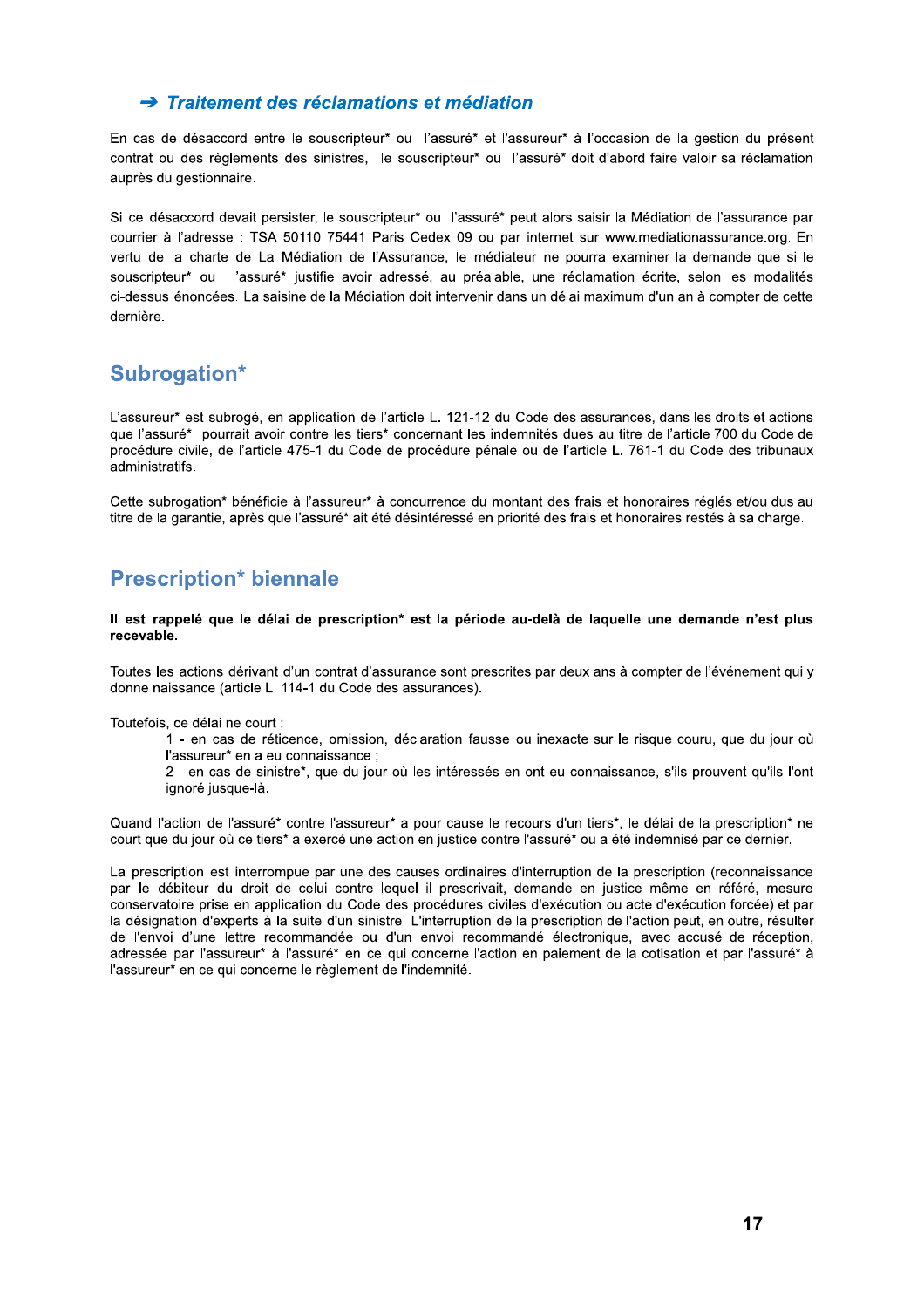

 $\overline{\Delta}$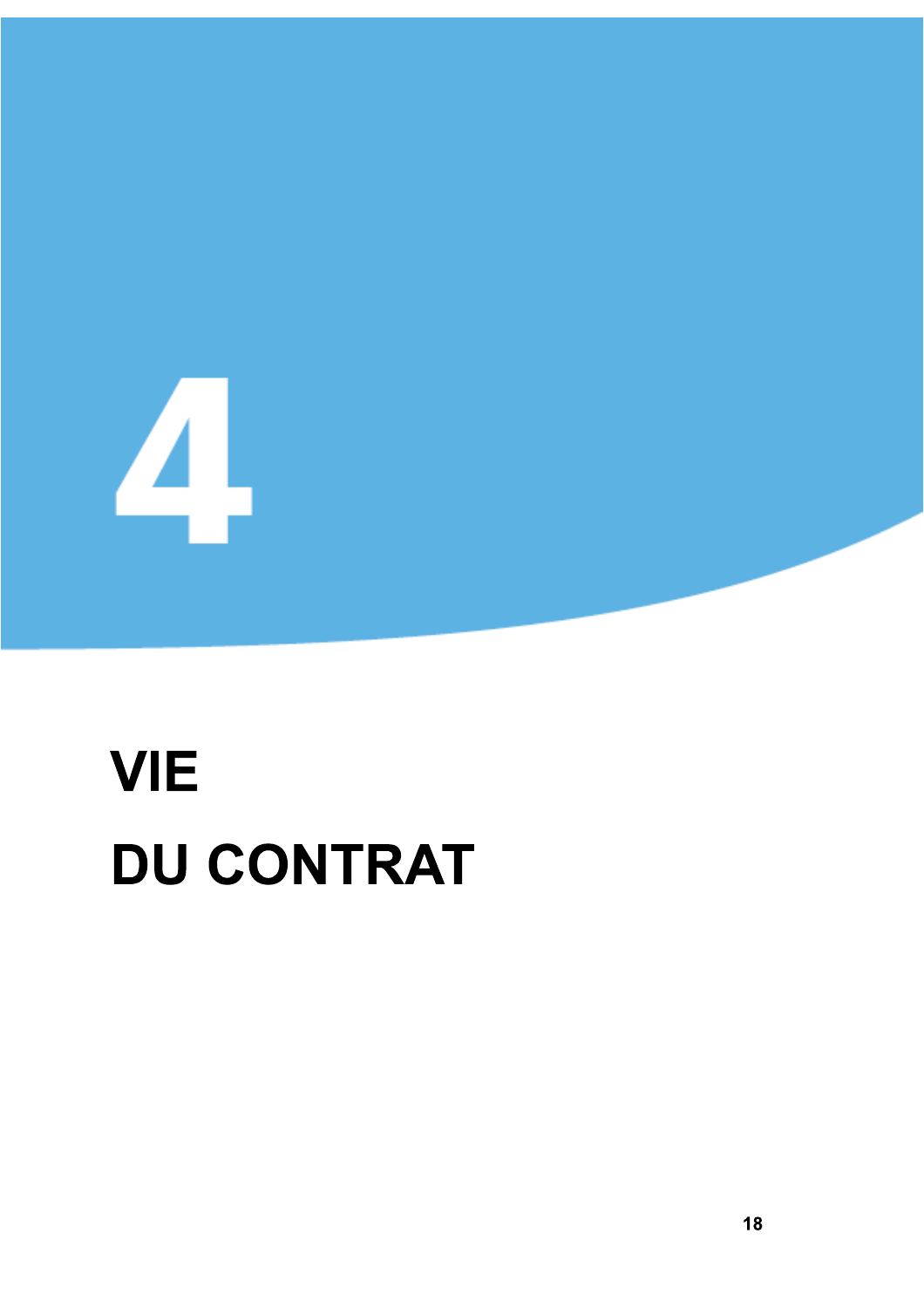

# Formation, prise d'effet et durée du contrat

#### Formation et prise d'effet du contrat

Le contrat d'assurance est conclu dès la signature, par les parties, des conditions particulières ou à défaut, dès l'établissement d'un écrit manifestant l'accord de l'assureur\* et du souscripteur\* sur ses modalités.

La prise d'effet du contrat s'effectue à la date stipulée sur les conditions particulières.

Toute addition ou modification au contrat d'assurance primitif doit être constatée par un avenant signé des parties. La date d'effet dudit avenant sera mentionnée dans celui-ci.

L'obligation de garantie de l'assureur\* est toutefois liée à l'exécution par le souscripteur\* du paiement de la première cotisation, de sorte que tout sinistre\* né avant ledit paiement ne sera pas garanti.

#### Durée du contrat

Le contrat est conclu pour une durée allant de la date de prise d'effet indiquée aux conditions particulières, jusqu'à la date de l'échéance principale\* expressément mentionnée également aux mêmes conditions particulières.

Le contrat est renouvelé à chaque échéance principale\* par tacite reconduction pour une durée d'un an (article L. 113-15 du Code des assurances), sauf résiliation par l'une ou l'autre des parties selon les dispositions prévues ci-après au point "Résiliation" des présentes conditions générales.

# Déclaration du risque et ses conséquences

# A la souscription du contrat

Le contrat est établi sur la base des déclarations du souscripteur\*, effectuées en réponse aux questions posées par l'assureur\*, au moyen d'un questionnaire, d'une proposition ou de tout autre document permettant d'apprécier le risque.

#### En cours de contrat

Le souscripteur\* doit spontanément déclarer à l'assureur\*, toutes les circonstances susceptibles de rendre inexacts ou caducs les éléments avant servi de base à l'appréciation du risque et à l'établissement du contrat (article L. 113-2 alinéa 3 du Code des assurances).

Cette déclaration doit être faite par le souscripteur\* à l'assureur\* dans un délai de quinze jours à partir du moment où il en a eu connaissance.

En cas d'aggravation du risque en cours de contrat (telle que, si les circonstances nouvelles avaient été déclarées lors de la conclusion ou du renouvellement du contrat, l'assureur\* n'aurait pas contracté ou l'aurait fait moyennant une cotisation plus élevée), l'assureur\* a la faculté, soit de dénoncer le contrat, soit de proposer un nouveau montant de cotisation.

Dans le premier cas, la résiliation prend effet dix jours après la notification et l'assureur\* doit rembourser au souscripteur\* la portion de cotisation afférente à la période non couverte.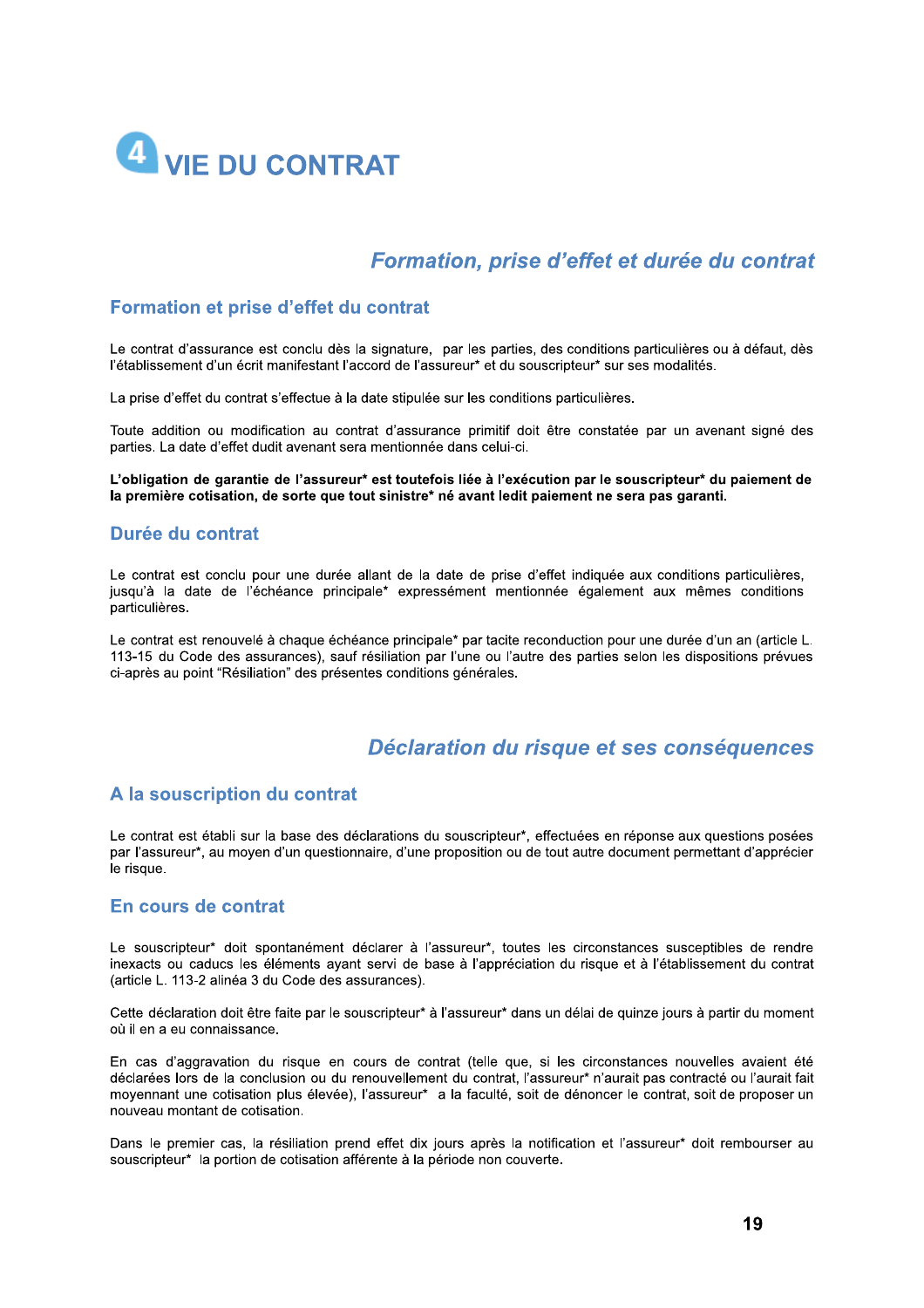Dans le deuxième cas et si le souscripteur\* refuse le nouveau montant de cotisation. l'assureur\* peut résilier le contrat dans le délai de trente jours à compter de la proposition (article L. 113-4 du Code des assurances).

# Sanctions en cas de fausse déclaration

Le contrat est nul (article L. 113-8 du Code des assurances), en cas de réticence ou fausse déclaration intentionnelle, de la part du souscripteur\*, susceptible de modifier l'objet du risque ou son appréciation par l'assureur\* (alors même que le risque omis ou dénaturé aurait été sans influence sur le sinistre\*).

Les cotisations payées demeurent alors acquises à l'assureur\*, qui a droit, en sus, au paiement de toutes les cotisations échues, à titre de dommages et intérêts.

En cas d'omission ou de déclaration inexacte du souscripteur\* (article L. 113-9 du Code des assurances). sans que sa mauvaise foi ait été établie, deux solutions différentes s'offrent, selon que l'irrégularité est découverte par l'assureur\* avant ou après le sinistre\* :

- 1. avant tout sinistre\*, l'assureur\* est fondé, soit à maintenir le contrat en augmentant la cotisation acceptée par le souscripteur\*, soit à résilier le contrat dix jours après notification adressée au souscripteur\* par lettre recommandée avec accusé de réception en restituant alors la portion de cotisation payée pour la période non couverte;
- 2. après un sinistre\*, l'indemnité due par l'assureur\* au titre de celui-ci, est réduite en proportion des cotisations payées par rapport à celles qui auraient été dues si les risques avaient été complètement et exactement déclarés. Cette réduction est applicable même si les circonstances inexactement déclarées n'ont aucune incidence sur la réalisation du sinistre\*.

**Cotisation** 

# Mode de calcul du montant de la cotisation

Sauf dispositions contraires prévues aux conditions particulières. le montant de la cotisation annuelle est déterminé, chaque année, en fonction du nombre d'assurés\* bénéficiant de la garantie au cours de l'exercice considéré, à savoir les adhérents professionnels personnes morales ou physiques du souscripteur\* répondant aux conditions cumulatives ci-après :

- se trouvant en activité\* professionnelle ;
- et étant à jour des cotisations dûes au souscripteur.

Il n'y a lieu à aucune régularisation en cours d'exercice. La cotisation appelée comprend les frais accessoires, les impôts et taxes.

Les éléments constitutifs de l'établissement de la cotisation sont communiqués par le souscripteur\* à l'assureur\* lors de l'établissement du contrat, puis, lors de chaque renouvellement, dans les 90 jours qui suivent l'échéance\* principale.

L'assureur\* se réserve la faculté de demander au souscripteur\* la mise à disposition de l'ensemble des éléments ayant servi à la tarification.

# Paiement de la cotisation

Les moyens de paiement et la périodicité du règlement de la cotisation sont précisés aux conditions particulières.

Sauf dispositions contraires expressement prévues aux conditions particulières, le souscripteur\* est seul tenu au paiement de la cotisation (article L. 112-1 alinéa 3 du Code des assurances).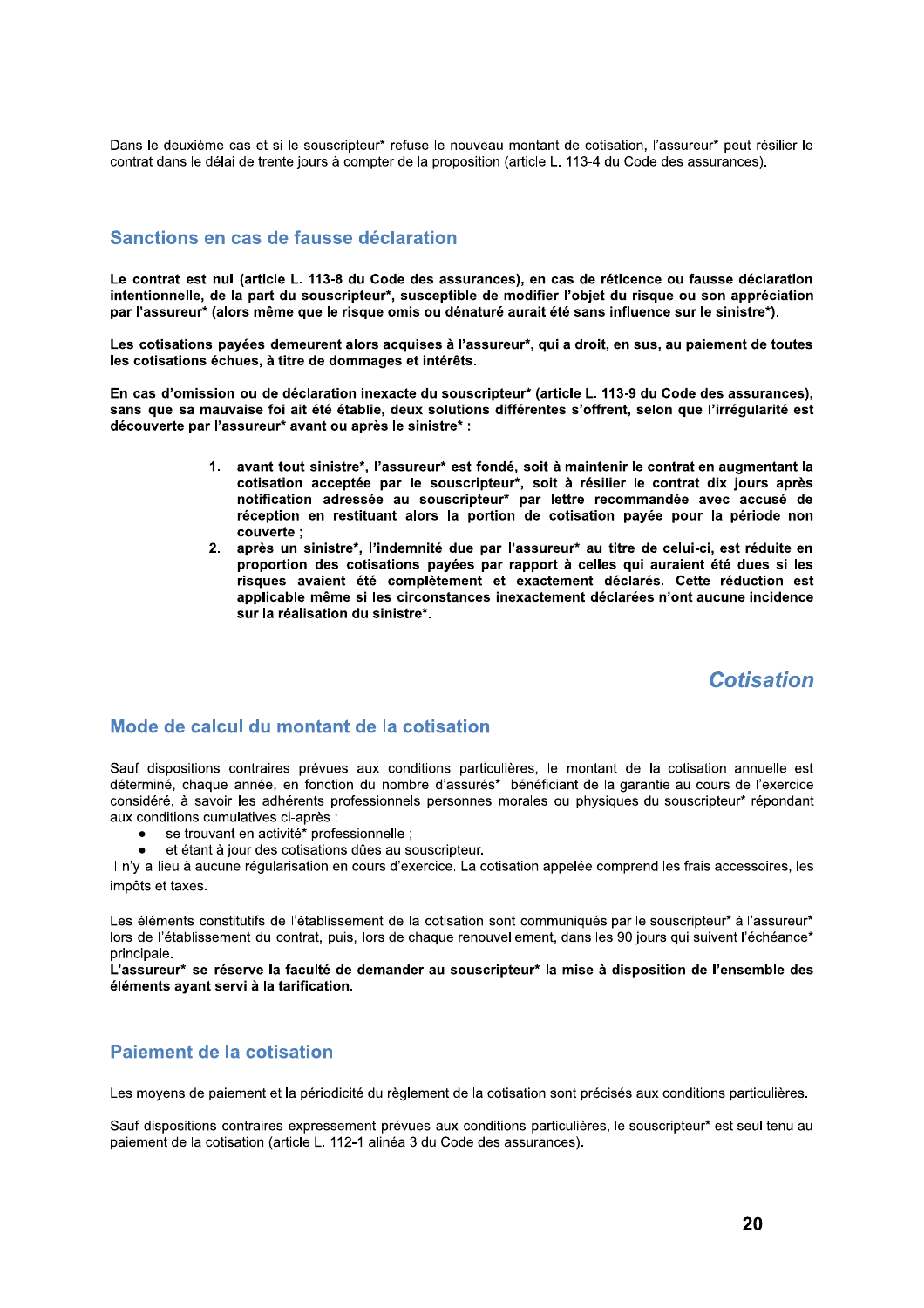# Révision de la cotisation

L'assureur\* se réserve le droit de revoir chaque année, à l'échéance\*, le montant de la cotisation sous réserve d'en informer le souscripteur\* deux mois avant cette échéance\*. Le nouveau tarif est applicable à compter de l'échéance\* principale du contrat.

Le souscripteur\* avisé au plus tard par l'avis d'échéance\* de cette augmentation, dispose de 30 jours pour résilier son contrat, la résiliation étant elle même effective trente jours après sa notification à l'assureur\*.

Le silence du souscripteur\* vaut acceptation tacite de la revalorisation.

# Défaut de paiement et conséquences

En cas de non-paiement de la cotisation ou d'une de ses fractions dans les dix jours de son échéance\* et indépendamment de son droit de poursuivre l'exécution du contrat en justice, l'assureur\* peut – moyennant un préavis de trente jours - suspendre la garantie par lettre recommandée adressée au souscripteur\* valant mise en demeure et – dix jours après la date de suspension – résilier le contrat (article L. 113-3 du Code des assurances).

En cas de règlement de la cotisation due, augmentée des frais et honoraires de poursuites et de recouvrement, le contrat non encore résilié, reprendra ses effets pour l'avenir, le lendemain midi du jour du paiement.

En cas de fractionnement de la cotisation annuelle, la suspension produira malgré tout ses effets jusqu'à l'expiration de la période annuelle considérée.

Tout sinistre\* né pendant la période de suspension ne sera pas garanti.

# **Résiliation**

# Formes de la résiliation

Lorsque le souscripteur\* a la faculté de résilier le contrat, la notification de la résiliation doit être effectuée et notifiée, au choix du souscripteur\* par l'envoi d'un courrier postal ou électronique à l'assureur\* ou en effectuant une déclaration en agence ou par téléphone auprès d'un de ses conseillers.

L'assureur confirme par écrit la réception de la notification.

La résiliation par l'assureur\* doit être notifiée au souscripteur\* par lettre recommandée adressée au dernier domicile connu de celui-ci.

# Cas et délais de la résiliation

Le contrat peut être résilié dans les cas et conditions ci-après.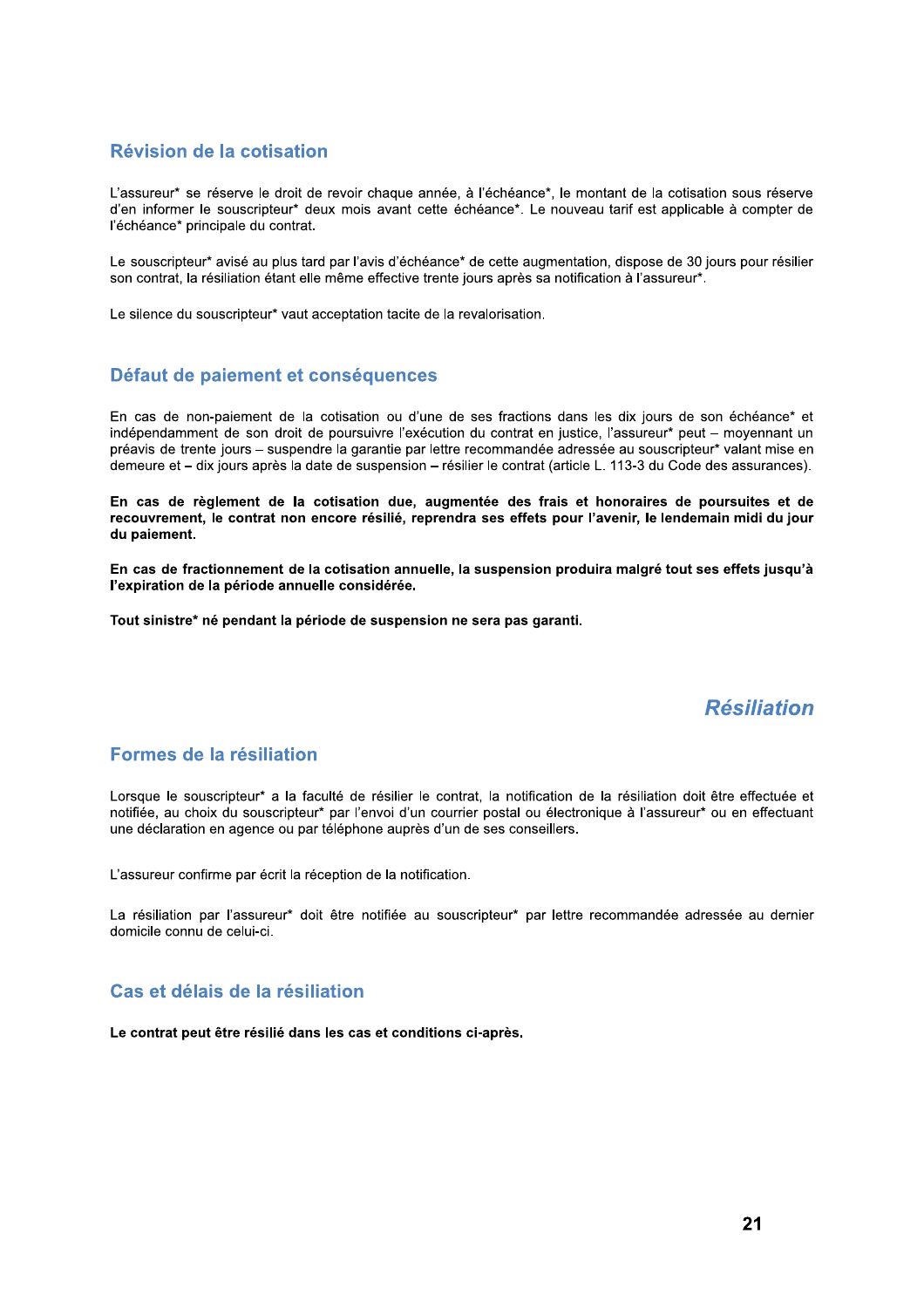| Par qui?                                                                                                                      | Dans quelles circonstances ?                                                                                                         | <b>Résiliation</b>                                                                                                                                                                                                                                                                                                                                                                      |
|-------------------------------------------------------------------------------------------------------------------------------|--------------------------------------------------------------------------------------------------------------------------------------|-----------------------------------------------------------------------------------------------------------------------------------------------------------------------------------------------------------------------------------------------------------------------------------------------------------------------------------------------------------------------------------------|
| Par l'assureur* ou le<br>souscripteur*                                                                                        | A chaque échéance* principale du<br>contrat.                                                                                         | Avec préavis de :<br>1 mois pour le souscripteur*;<br>2 mois pour l'assureur*.                                                                                                                                                                                                                                                                                                          |
| Par l'assureur*                                                                                                               | En cas de non-paiement des<br>cotisations.                                                                                           | Le contrat est suspendu 30 jours après la<br>date d'envoi de la lettre de mise en<br>demeure et résilié 10 jours plus tard.                                                                                                                                                                                                                                                             |
|                                                                                                                               | En cas d'aggravation du risque.                                                                                                      | Le contrat est résilié après un délai de :<br>10 jours suivant la dénonciation<br>du contrat par l'assureur*;<br>30 jours à partir de la date d'envoi<br>de la lettre par laquelle l'assureur*<br>propose une nouvelle cotisation<br>prenant en compte cette<br>aggravation dès lors que le<br>souscripteur* n'a pas donné suite<br>à cette proposition ou l'a<br>expressément refusée. |
|                                                                                                                               | En cas d'omission ou de déclaration<br>inexacte du souscripteur* sans que<br>sa mauvaise foi ait été établie.                        | Le contrat est résilié à l'expiration d'un<br>délai de 10 jours après la date d'envoi de<br>la lettre recommandée.                                                                                                                                                                                                                                                                      |
|                                                                                                                               | En cas de sinistre*.                                                                                                                 | Le contrat est résilié à l'expiration d'un<br>délai d'un mois après la date d'envoi de la<br>lettre recommandée<br>(le souscripteur* ayant alors la faculté de<br>résilier ses autres contrats dans ce même<br>délai).                                                                                                                                                                  |
| Par le souscripteur*                                                                                                          | En cas de diminution du risque<br>lorsque l'assureur*<br>assuré<br>ne<br>consent pas à une réduction du<br>montant de la cotisation. | Le contrat est résilié à l'expiration d'un<br>délai de 30 jours.                                                                                                                                                                                                                                                                                                                        |
|                                                                                                                               | En cas de résiliation par l'assureur*<br>d'un autre contrat après sinistre*.                                                         | La demande du souscripteur* doit être faite<br>dans le mois qui suit la notification de la<br>résiliation du contrat sinistré et la résiliation<br>prend effet un mois à dater de la<br>notification à l'assureur*.                                                                                                                                                                     |
|                                                                                                                               | En cas de majoration de la cotisation.                                                                                               | La demande du souscripteur* doit être<br>faite dans les 30 jours suivant la date où il<br>en a eu connaissance, la résiliation<br>prenant effet un mois après.                                                                                                                                                                                                                          |
|                                                                                                                               | En cas de transfert du portefeuille de<br>l'assureur* à une autre société<br>d'assurance.                                            | La demande du souscripteur* doit être faite<br>dans le mois qui suit la publication de l'avis<br>de transfert au Journal Officiel et la<br>résiliation prend effet à l'expiration d'un<br>délai d'un mois.                                                                                                                                                                              |
| Par l'administrateur, le<br>souscripteur* autorisé<br>par le mandataire<br>judiciaire ou le<br>liquidateur, selon les<br>cas. | En cas de sauvegarde, redressement<br>ou liquidation judiciaire du<br>souscripteur*.                                                 | Le contrat est résilié soit à réception par<br>l'assureur* de la notification de résiliation,<br>soit par ordonnance du juge commissaire,<br>soit de plein droit si la mise en demeure<br>de l'assureur*, de prendre parti sur la<br>poursuite du contrat, est restée plus d'un<br>mois sans réponse.                                                                                   |
| Automatiquement                                                                                                               | En cas de retrait de l'agrément de<br>l'assureur*.                                                                                   | Le 40e jour à midi à compter de la<br>publication au Journal Officiel de la<br>décision de retrait.                                                                                                                                                                                                                                                                                     |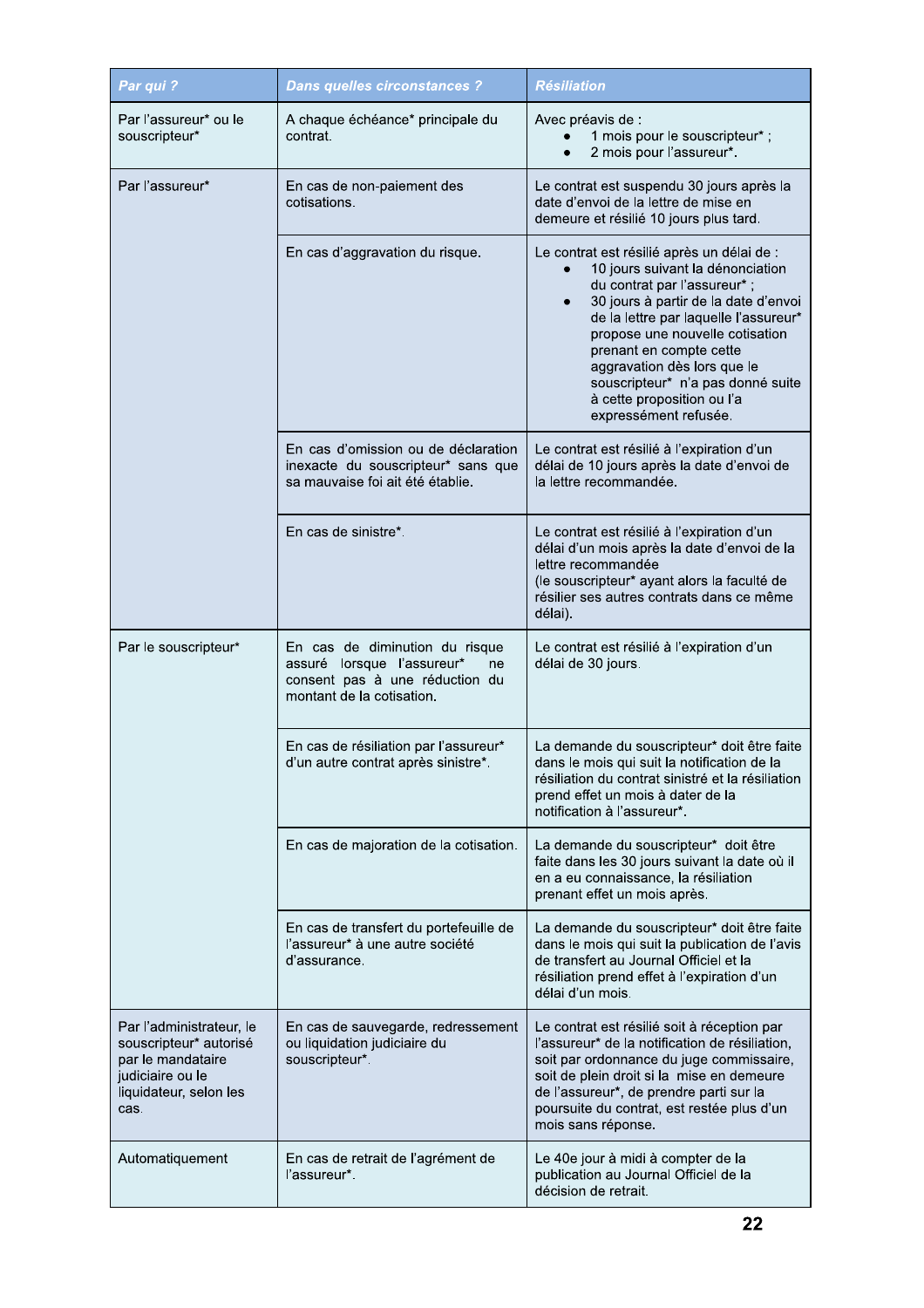Dans tous les cas de résiliation au cours d'une période d'assurance, l'assureur\* doit restituer au souscripteur\* la portion de cotisation correspondant à la période non assurée sauf en cas de :

- non-paiement de cotisation;  $\bullet$
- $\bullet$ nullité du contrat\*.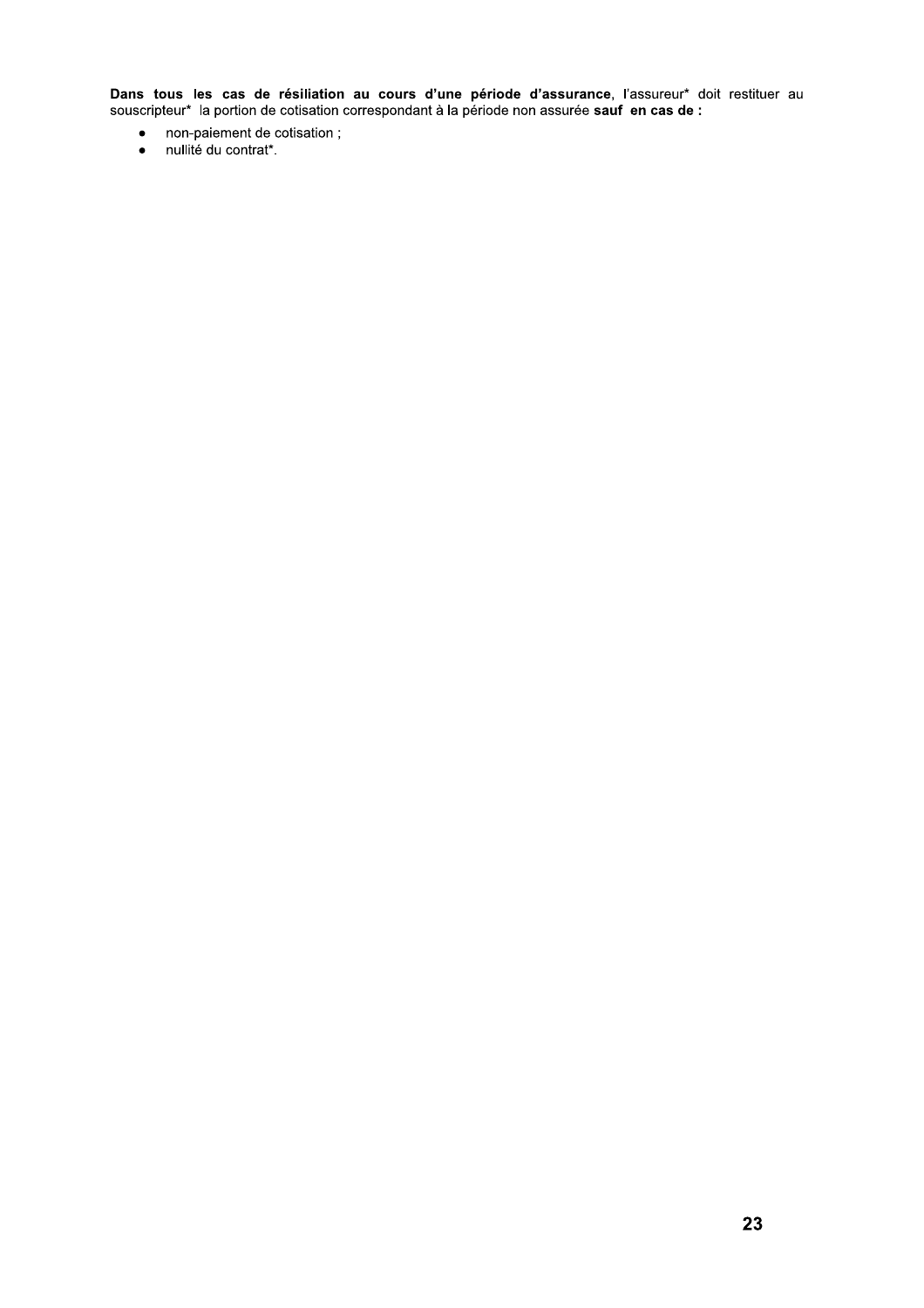# Lexique

Ce lexique est à votre disposition pour une meilleure lecture de votre contrat et une parfaite appréciation de vos garanties.

Les termes ainsi définis, souvent d'ordre technique ou juridique sortent du langage courant, donnent un éclairage sur l'application des dispositions contractuelles. Ils sont repérables dans le texte grâce à un astérisque\*.

# **Assuré**

L'entreprise, personne physique ou morale, adhérente du souscripteur, à jour de sa cotisation au souscripteur dans le cadre de son activité professionnelle et désignée comme telle par le souscripteur.

# **Assureur**

THEMIS – Société anonyme – Entreprise régie par le Code des assurances – siège social sis 1 rue Jacques Vandier 79000 Niort, société filiale de la MACIF, spécialisée en Protection Juridique. MACIF - Société d'assurance mutuelle à cotisations variables - Entreprise régie par le Code des assurances -Siège social sis 1 rue Jacques Vandier 79037 Niort cedex 09.

# **Convention d'honoraires**

Contrat signé entre l'assuré\* et son avocat qui précise, notamment, le montant ou le mode de détermination des honoraires couvrant les diligences prévisibles, ainsi que les divers frais et débours envisagés. Sauf urgence ou force maieure, cette convention est obligatoire (article 10 de la loi du 31 décembre 1971).

# **Déchéance**

Perte du droit à la garantie pour un sinistre\* donné, lorsqu'elle est prévue par le contrat d'assurance et au cas où l'assuré\* ou le souscripteur\* ne respecte pas ses obligations.

# **Dépens**

Frais (énumérés par l'article 695 du Code de procédure civile) générés par des actes ou des procédures d'ordre judiciaires ou administratives, qui sont supportés par la personne qui perd le procès en tout ou partie, par décision de justice devenue exécutoire. Exemple : droits, taxes, redevances et émoluments perçus par les secrétariats des juridictions, honoraires des experts judiciaires...

# Dol

Manœuvre, mensonge ou silence sur une information visant à tromper l'une des parties en vue d'obtenir son consentement.

# Echéance principale

Date à laquelle le contrat est renouvelé par tacite reconduction pour la durée mentionnée aux conditions particulières, sauf résiliation par l'une ou l'autre des parties selon les formes et délais prévus au contrat.

Chaque échéance principale détermine le point de départ d'une période d'assurance. La date de l'échéance principale est mentionnée aux conditions particulières.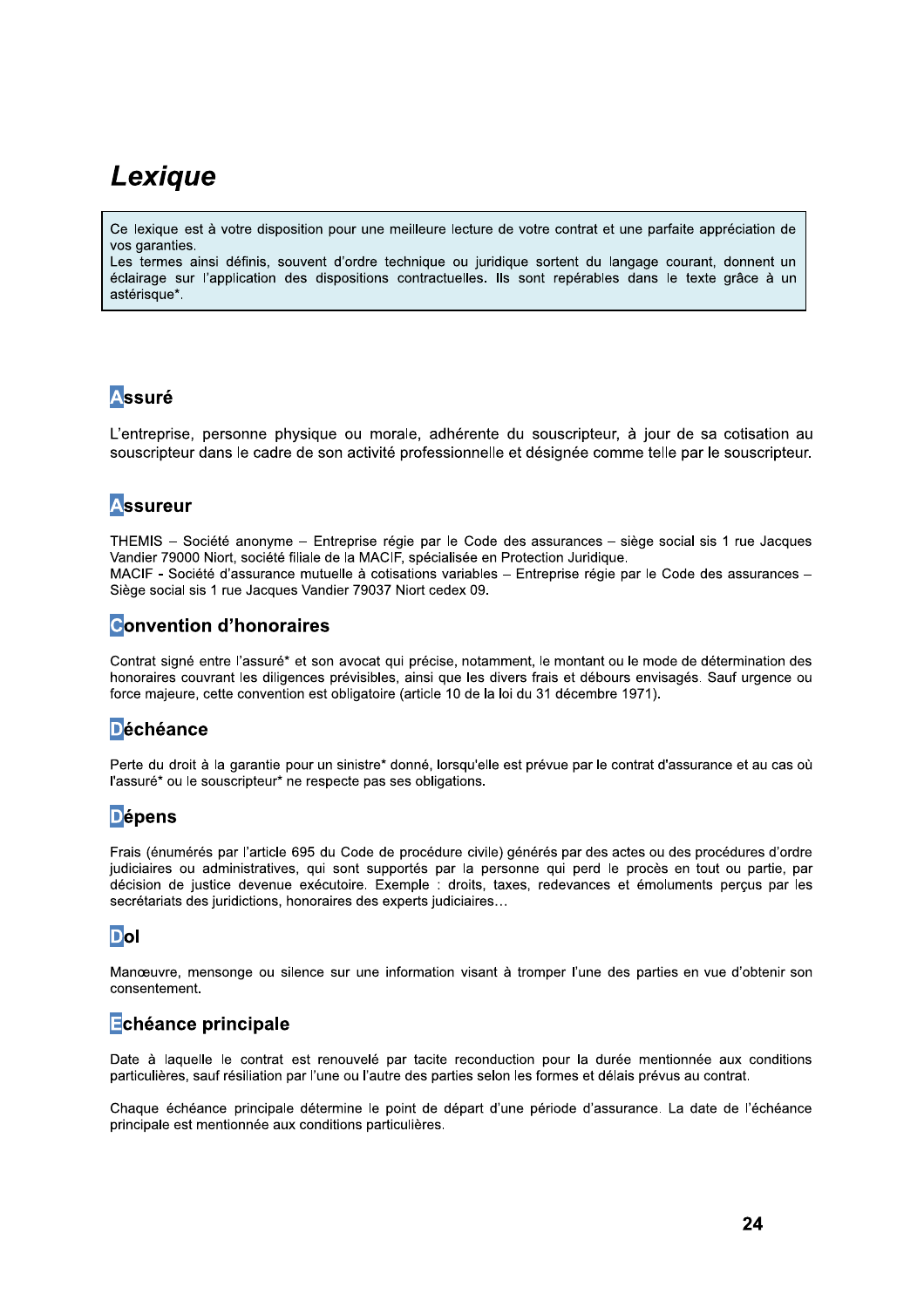# **Frais irrépétibles**

Frais non compris dans les dépens\* et qui sont mis à la charge de la personne qui perd le procès en tout ou partie, par décision de justice devenue exécutoire.

# Litiae

Situation conflictuelle opposant l'assuré\* à un tiers\*, dans le cadre de son activité\* professionnelle, et le conduisant à faire valoir un droit, à résister à une prétention ou à défendre un intérêt, par voie amiable ou judiciaire.

# Nullité du contrat

Sanction appliquée à un assuré\* qui fait une fausse déclaration à l'assureur\*, dans l'intention de le tromper. Le contrat est censé n'avoir jamais existé et les cotisations restent acquises à l'assureur\* à titre de dommages et intérêts. De même, celui-ci est en droit de réclamer le remboursement des indemnités déjà versées.

# Période de validité du contrat

Période comprise entre la date de prise d'effet du contrat et, après d'éventuelles reconductions, sa date de résiliation ou d'expiration.

# Prescription

Extinction d'un droit résultant de l'inaction de son titulaire pendant un certain laps de temps. Délai au-delà duquel toute action dérivant du présent contrat d'assurance n'est plus recevable.

# **Sachant**

Technicien ou expert dans un domaine particulier du savoir.

# **Sinistre**

Tout refus opposé à une réclamation dont l'assuré\* est l'auteur ou le destinataire (Article L. 127-2-1 du Code des assurances). Le refus peut résulter d'une manifestation concrète du désaccord (par exemple un écrit) ou du silence persistant de l'assuré\* ou de celui du tiers\* sollicité.

La garantie s'applique à des litiges survenus pendant la période de validité du contrat, c'est-à-dire après sa prise d'effet et avant sa résiliation ou sa suspension.

# Souscripteur

La personne morale ayant souscrit au présent contrat dans le but d'en faire bénéficier tout adhérent répondant à la définition de l'assuré\* ci-dessus indiquée. Le souscripteur\* est tenu au paiement intégral de la cotisation.

# **Subrogation**

Substitution de l'assureur\* à l'assuré\* dans l'exercice de ses droits. Toute somme obtenue en remboursement des frais et des honoraires exposés pour le règlement du litige bénéficie, par priorité, à l'assuré\* pour les dépenses restées à sa charge et, subsidiairement, en ce qui concerne l'assureur\*, ceci dans la limite des sommes que l'assureur\* a engagées.

# **Thémis**

THEMIS - Société anonyme - Entreprise régie par le Code des assurances - siège social sis 1 rue Jacques Vandier 79000 Niort, société filiale de la MACIF, spécialisée en Protection Juridique.

# **Tiers**

Toute personne physique ou morale étrangère au contrat c'est à dire autre que l'assureur\*, le souscripteur\*, ou l'assuré\*. Les assurés\* sont considérés comme tiers entre eux.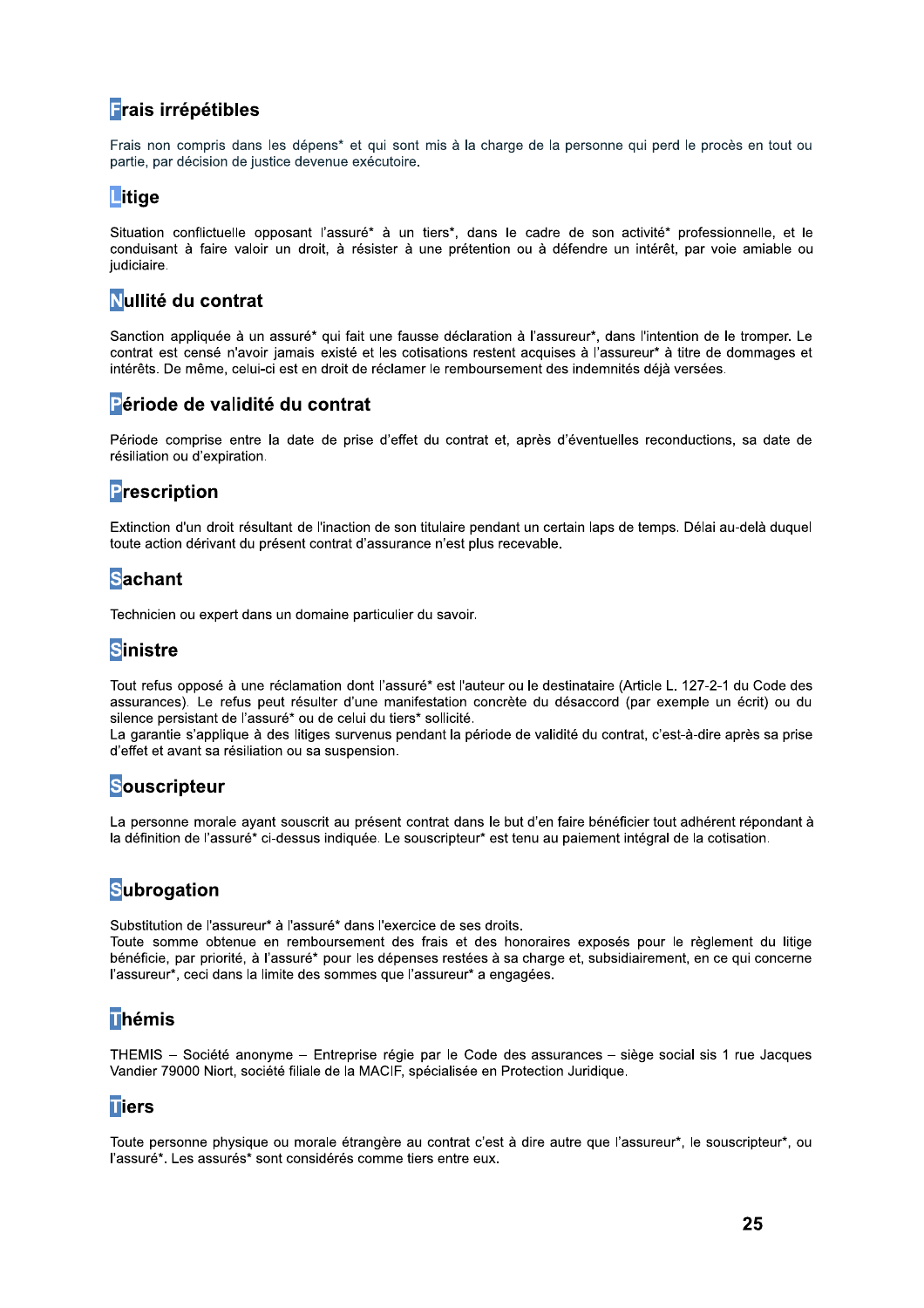

Votre assurance de protection juridique :

Votre assurance de protection juridique :<br>
les questions que vous vous posez<br>
face à une complexité juridique croissante, une inflation législative et réglementaire<br>
et à la judiciarisation de la société, l'assurance de pr



Thémis

Déesse de la Justice, de la Loi et de l'Équité, Thémis assiste Zeus dans l'Olympe. Elle est souvent représentée tenant les plateaux d'une balance avec laquelle elle pèse les arguments des parties adverses.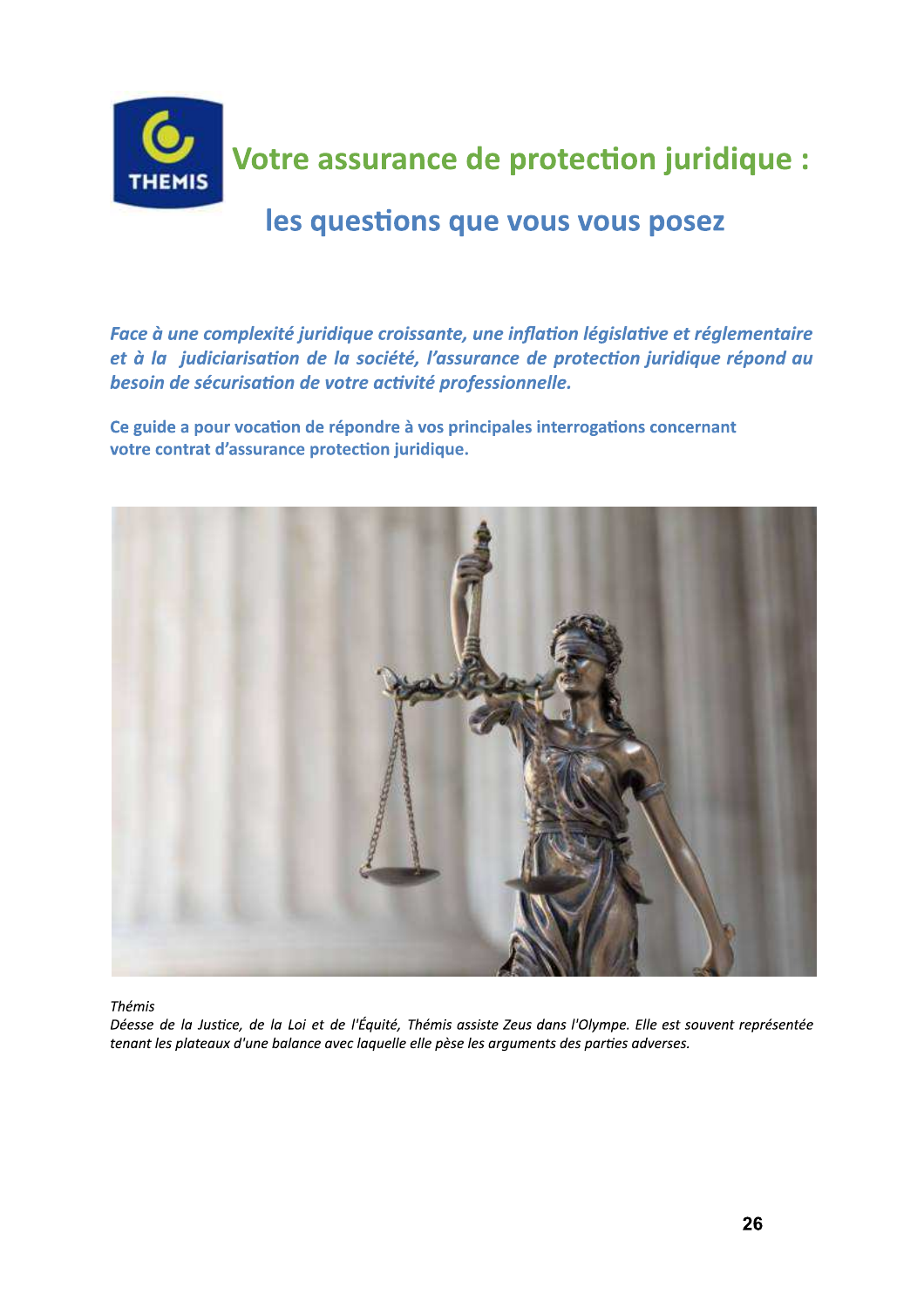#### L'assurance de protection juridique qu'est ce que c'est ?

#### **QUESTION 1:**

A quoi peut me servir l'assurance de protection juridique

L'assurance de protection juridique répond à un besoin de sécurisation face à l'inflation législative et réglementaire, une complexité juridique croissante et une judiciarisation de la société.

C'est une assurance qui a pour vocation de vous faciliter l'accès au droit et à la justice.

Votre contrat protection juridique a pour objet la défense de vos droits et intérêts, en demande comme en défense, en cas de litige\* lié à votre activité professionnelle et vous opposant à un tiers\*.

Dans ce cadre, votre contrat Protection Juridique vous permet de bénéficier de services et prestations et, le cas échéant, de la prise en charge, dans les conditions et limites de votre contrat, des frais et honoraires qui pourraient découler de litiges liés à votre activité professionnelle.

#### **QUESTION 2:**

Le contrat évoque la "protection juridique" ou "l'assurance" : quel sens recouvre chacun de ces termes ? Quelles en sont les différences ?

L'appellation complète est « assurance de protection juridique ». Les deux termes sont des dénominations courtes équivalentes.

#### **QUESTION 3:**

Qu'est qui distingue l'assurance de protection juridique et l'aide juridictionnelle ?

A la différence de l'aide juridictionnelle, dont le bénéfice est subordonné à des conditions de ressources, l'assurance de protection juridique résulte d'un contrat d'assurance.

#### **OUESTION 4:**

Puis-je cumuler l'assurance de protection juridique et l'aide juridictionnelle ?

Non. L'aide juridictionnelle est soumise au principe dit de subsidiarité, ce qui signifie qu'une personne éligible à l'aide juridictionnelle n'en bénéficiera pas si elle est titulaire d'un contrat de protection juridique susceptible de s'appliquer.

**QUESTION 5:** 

Quelle est la différence entre l'assurance de protection juridique et la garantie défense recours de mon contrat responsabilité civile professionnelle ?

L'assurance de protection juridique est une garantie autonome qui fait l'objet, le plus souvent, d'un contrat spécifique, contrairement à la défense recours qui est une garantie incluse et accessoire de votre contrat Habitation, auto ...

La garantie défense recours est limitée à l'exercice de votre défense ou d'un recours en cas d'événements garantis par votre contrat (en responsabilité civile ou en dommages aux biens type dégât des eaux, incendie...).

L'assurance de Protection Juridique, beaucoup plus large, intervient en cas de litige\* avec un tiers\* dans les domaines garantis par le contrat et propose des prestations techniques (information juridique, intervention amiable auprès de la partie adverse etc...) et pécuniaires (la prise en charge des frais de procédure et honoraires d'avocat).

Enfin, au titre de la garantie responsabilité civile, l'assureur prend en charge la réparation des dommages que vous causez à un tiers. L'assureur de protection juridique, lui, n'indemnise jamais personne.

#### **QUESTION 6:**

Puis-je cumuler plusieurs contrats d'assurance de protection juridique ?

Oui. Il est fréquent, parfois sans le savoir, d'avoir contracté plusieurs contrats de protection juridique, souvent par inclusion dans un autre contrat.

A ce titre, en cas de litige\*, vous devrez procéder à une déclaration de sinistre\* auprès de chaque compagnie qui vous assure au titre de la protection juridique.

Si le barème ou le plafond prévu par un assureur ne couvre pas l'intégralité des honoraires de votre avocat, le solde pourrait être pris en charge par les autres assureurs auprès desquels vous avez également souscrit une garantie protection juridique<sup>1</sup>.

#### **IF QUESTION 7:**

Il est fait mention de Thémis\* en lieu et place de Macif, est-ce normal ?

Oui. Thémis\* est la filiale spécialisée en protection juridique de la Macif. Thémis\* est l'assureur de votre contrat qui est distribué par Macif.

#### **QUESTION 8:**

Est-ce que mon contrat couvre tous les domaines du droit ? A défaut, pourauoi ?

 $1$  (art. L. 121-4 alinéa 4 du Code des assurances).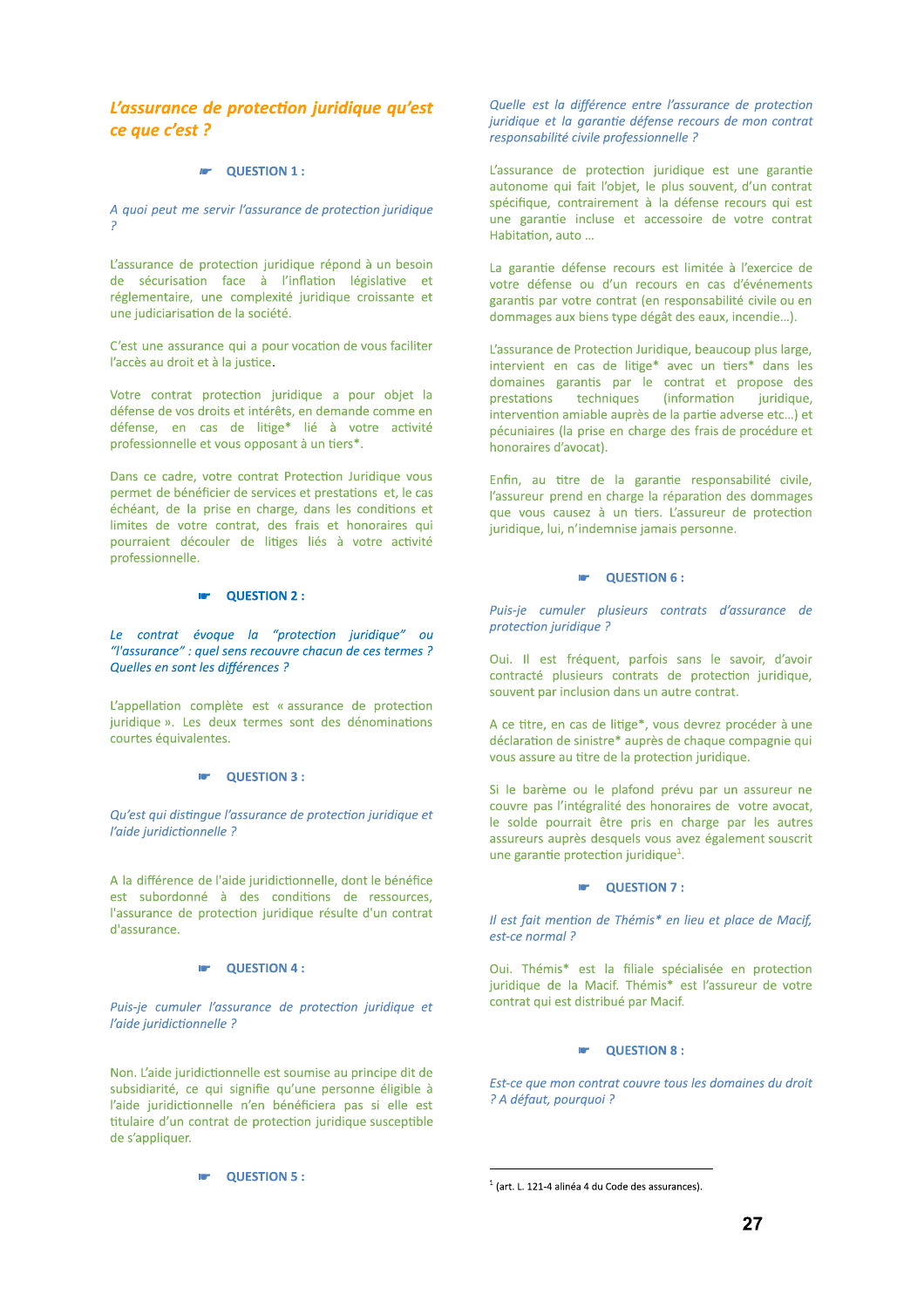Non. Seuls les litiges\* expressément prévus dans votre contrat sont couverts. En accord avec notre partenaire. nous avons retenu les litiges les plus significatifs et fréquents dans le cadre de votre activité professionnelle. Ce qui nous permet de vous faire bénéficier d'une couverture protection juridique efficace à un coût avantageux.

#### Vous avez un litige<sup>\*</sup>?

#### **IF QUESTION 9:**

Litige\* et sinistre\* quelles sont les différences ?

- Le litige est une situation conflictuelle vous opposant à un tiers\*, dans le cadre de votre activité\* professionnelle salarié, et vous conduisant à faire valoir un droit, à résister à une prétention ou à défendre un intérêt, par voie amiable ou judiciaire.
- Le sinistre est un refus opposé à une réclamation dont vous êtes l'auteur ou le destinataire. Il peut résulter d'une manifestation concrète du désaccord (par ex. un écrit) ou de votre silence ou de celui du tiers.

#### **IF QUESTION 10:**

J'ai un contrat d'assurance protection juridique, en cas de "problème" avec un tiers\* j'obtiendrai automatiquement la prise en charge de mon dossier et des honoraires de mon avocat?

Non. L'assurance de protection juridique est un contrat d'assurance soumis au principe d'aléa.

Comme tout contrat d'assurance, ce dernier couvre un risque. En assurance de protection juridique, ce risque, cet aléa, c'est le litige\*.

Dès lors, votre sinistre\* est susceptible d'être pris en charge :

- $|a|$ survenance d'un litige\* qu'avec expressément garanti par votre contrat ;
- que si vous n'aviez pas connaissance des éléments de la situation conflictuelle au moment de l'adhésion au contrat ;
- que si vos prétentions sont juridiquement fondées et non prescrites ;
- que si le litige\* survient pendant la période de validité du contrat et que le sinistre\* est déclaré pendant la période de validité du contrat;
- que si le litige\* vous oppose à un tiers au contrat;
- le litige\* relève de la territorialité prévue au contrat.

#### **QUESTION 11:**

Comment est apprécié la date de connaissance du litige\* dans certains dossiers complexes (successions de sanctions par exemple, harcèlement existant sur plusieurs mois voire années) ?

L'appréciation est faite au cas par cas.

L'origine du sinistre\* est déterminée par le moment où vous avez connaissance des éléments constitutifs de la réclamation.

Lorsque des faits ou actes sont la répétition ou la suite d'autres éléments de même nature. l'origine du sinistre\* est fixée à la date à laquelle vous avez eu connaissance du premier d'entre eux.

#### Vous avez un sinistre<sup>\*</sup>?

#### **IF** QUESTION 12:

Mon adversaire refuse de donner suite à ma demande. Que dois-je faire ? Puis-je saisir tout de suite mon avocat et lancer une procédure ?

Non. Sauf urgence ou force majeure, vous devez, avant toute chose, sous peine de déchéance de la garantie, nous déclarer votre sinistre\* dans les meilleurs délais.

#### **QUESTION 13:**

En cas de déclaration tardive de sinistre\*, l'assuré\* peut se voir opposer la déchéance\* de garantie, dès lors que Thémis\* subit un préjudice. Dans quels cas cela joue-t-il ?

C'est, par exemple, en raison d'une déclaration tardive, l'impossibilité pour nous d'organiser une expertise amiable contradictoire ou encore la disparition d'éléments de preuves.

#### **IF QUESTION 14:**

Comment dois je faire cette déclaration de sinistre\* ? Quels documents dois-je vous adresser ?

En cas de sinistre\*, vous devez nous en faire, au plus tôt, la déclaration :

- Par téléphone au 02 28 34 32 32 du lundi au vendredi de 08h00 à 19h00 et le samedi de 8h à 17h, hors jours fériés.
- En dehors de ces horaires, par messagerie à l'adresse macifpro.declapi@contactclient.fr via le formulaire de déclaration sinistre prévu à cet effet dument complété, daté et signé.

#### **IF QUESTION 15:**

S'agissant de la communication des pièces du dossier, dois-je vous adresser copie de l'intégralité de mon dossier avec ma déclaration de sinistre\* ? Un avis circonstancié de mon avocat suffit-il ?

Non. Thémis doit disposer des éléments nécessaires permettant d'apprécier les conditions de la garantie.

L'intégralité du dossier n'est pas forcément nécessaire.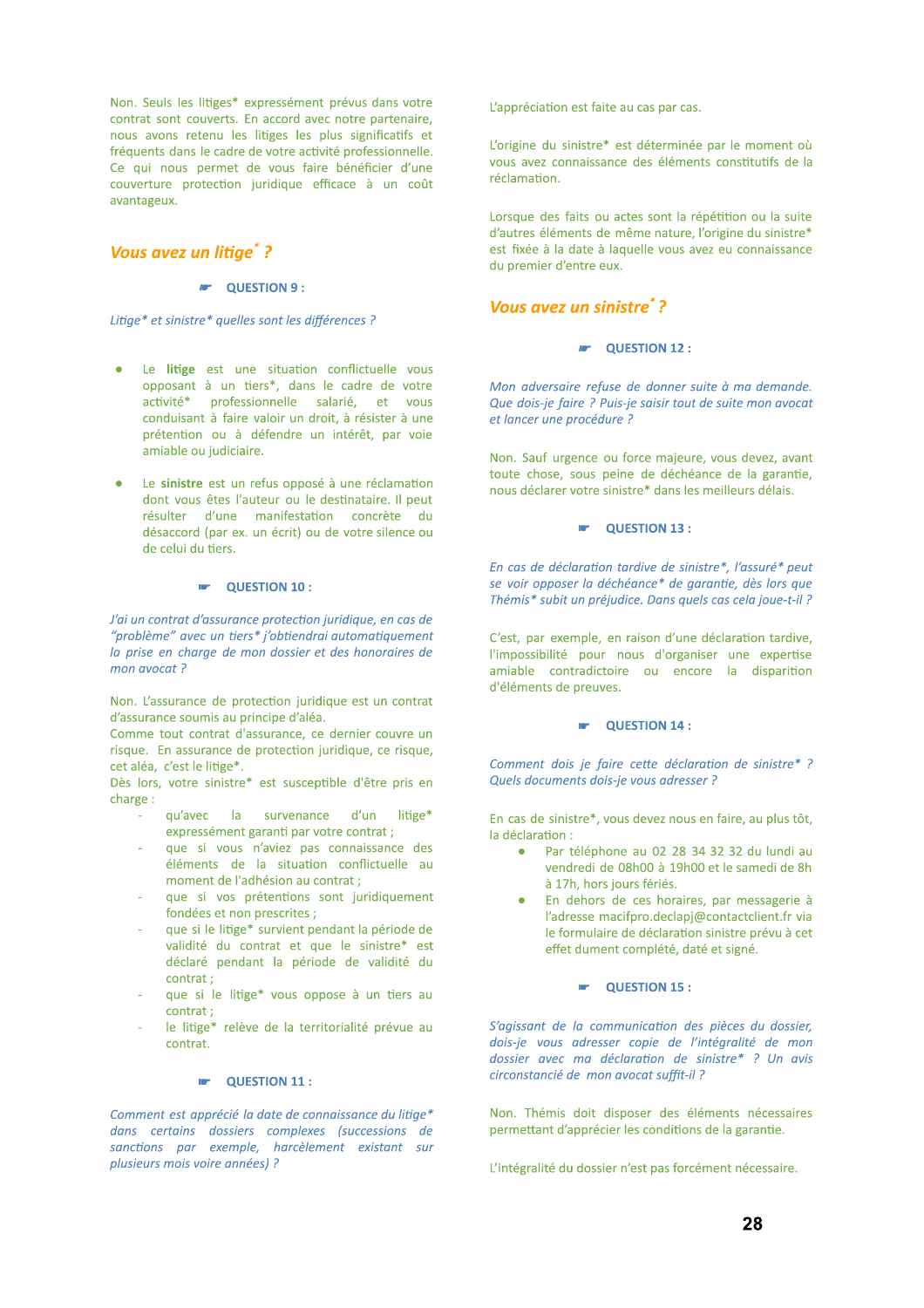Nos juristes réclament, le cas échéant et le moment venu, la copies des pièces complémentaires dont ils ont besoin.

Un avis d'avocat même circonstancié n'est pas suffisant pour disposer des éléments nécessaires permettant d'apprécier les conditions de mise en jeu de la garantie.

#### **IF QUESTION 16:**

Qu'est ce que les frais de constitution du dossier ?

Il peut s'agir, par exemple, de frais de photocopies, d'envoi éventuel par courrier des pièces du dossier, d'un procès-verbal amiable de constat d'huissier... Ces frais restent toujours à votre charge.

#### **IF QUESTION 17:**

Thémis\* peut refuser la prise en charge d'un sinistre\*, lorsqu'elle estime que mes prétentions sont infondées ou que l'action en justice ne peut être engagée avec des chances de succès. Quels critères de réussite sont retenus  $\overline{P}$ 

Toute procédure judiciaire est, par définition, aléatoire. L'appréciation est au cas par cas selon les éléments du dossier : présence ou absence d'éléments de preuves matérielles, fondements juridiques de votre position et/ou de celle la partie adverse, éléments juridiques contextuels du dossier, jurisprudence, solvabilité du tiers etc....

#### **OUESTION 18:**

A quel moment Thémis\* prévient-elle de la prise en charge ou du refus de la prise en charge ? Dans quel délai à compter de la transmission du dossier ?

Dans les meilleurs délais eu égard à l'urgence du dossier.

#### **IF QUESTION 19:**

Que veut dire « les prétentions de l'assuré sont juridiquement fondées » ? Cela signifie que ne sont prises en compte que les affaires jugées « gagnantes » par Thémis ?

Non. Vos prétentions doivent reposer sur des bases juridiques qui permettent de soutenir valablement, en droit, votre position c'est-à-dire présenter des chances raisonnables de succès.

#### **IF QUESTION 20:**

La phase amiable est-elle obligatoire ?

La phase amiable dépend des éléments de fait et de droit du dossier. Si à l'examen des pièces transmises, il apparaît que la phase amiable n'a plus d'intérêt. le dossier sera traité directement en phase contentieuse (par exemple, en cas de procédure prud'homale).

Dans certains cas, la loi exige que le demandeur justifie d'une tentative de résolution amiable du litige pour pouvoir saisir certaines juridictions.

#### Et avec mon avocat?

#### **QUESTION 21:**

La phase amiable n'ayant pas abouti, il faut aller en procédure. Je dois saisir un avocat pour me représenter. Puis-je choisir l'avocat de mon choix ?

Qui. Vous avez le libre choix de votre avocat. Pour le cas où vous ne connaitriez pas d'avocat, Thémis\* peut vous proposer le nom d'un avocat à la condition de nous en faire expressément la demande par écrit<sup>2</sup>.

#### **QUESTION 22:**

Une fois mon avocat choisi et saisi, est-ce que j'ai la liberté de mener mon dossier comme je l'entends avec mon avocat?

Vous êtes seul directeur de votre procès en concertation avec Thémis\*.

Nous devons être tenu informés, au préalable, des diligences envisagées et avisés régulièrement de la procédure.

Vous devez nous faire parvenir, le moment venu, copie des actes importants de la procédure : assignation, conclusions et jugement...

Durant toute la procédure, nous restons à votre disposition et à celle de votre avocat pour vous assister si vous le souhaitez.

#### **QUESTION 23:**

Les frais et honoraires de mon avocat seront-ils intégralement pris en charge par mon contrat d'assurance protection juridique ?

Si la phase amiable n'aboutit pas favorablement, et que la garantie est acquise, nous prenons en charge<sup>3</sup>, devant les juridictions judiciaires ou administratives, les frais et honoraires de procédure :

- dans la limite d'un plafond global maximum de dépenses par sinistre\*.
- et selon un barème de remboursements des frais et honoraires d'avocat par diligence. procédure, intervention ou juridiction.

Dans ce cadre, votre avocat établit une convention d'honoraires\* qui précise, notamment, le montant et le mode de détermination des ses honoraires et la présence d'une assurance de Protection Juridique.

<sup>&</sup>lt;sup>2</sup> Obligation légale. Article 2 de la Loi du 19 février 2007. Article L. 127-3 du Code des assurances.

<sup>&</sup>lt;sup>3</sup> Dans les limites et conditions prévues aux conditions générales et particulières de votre contrat.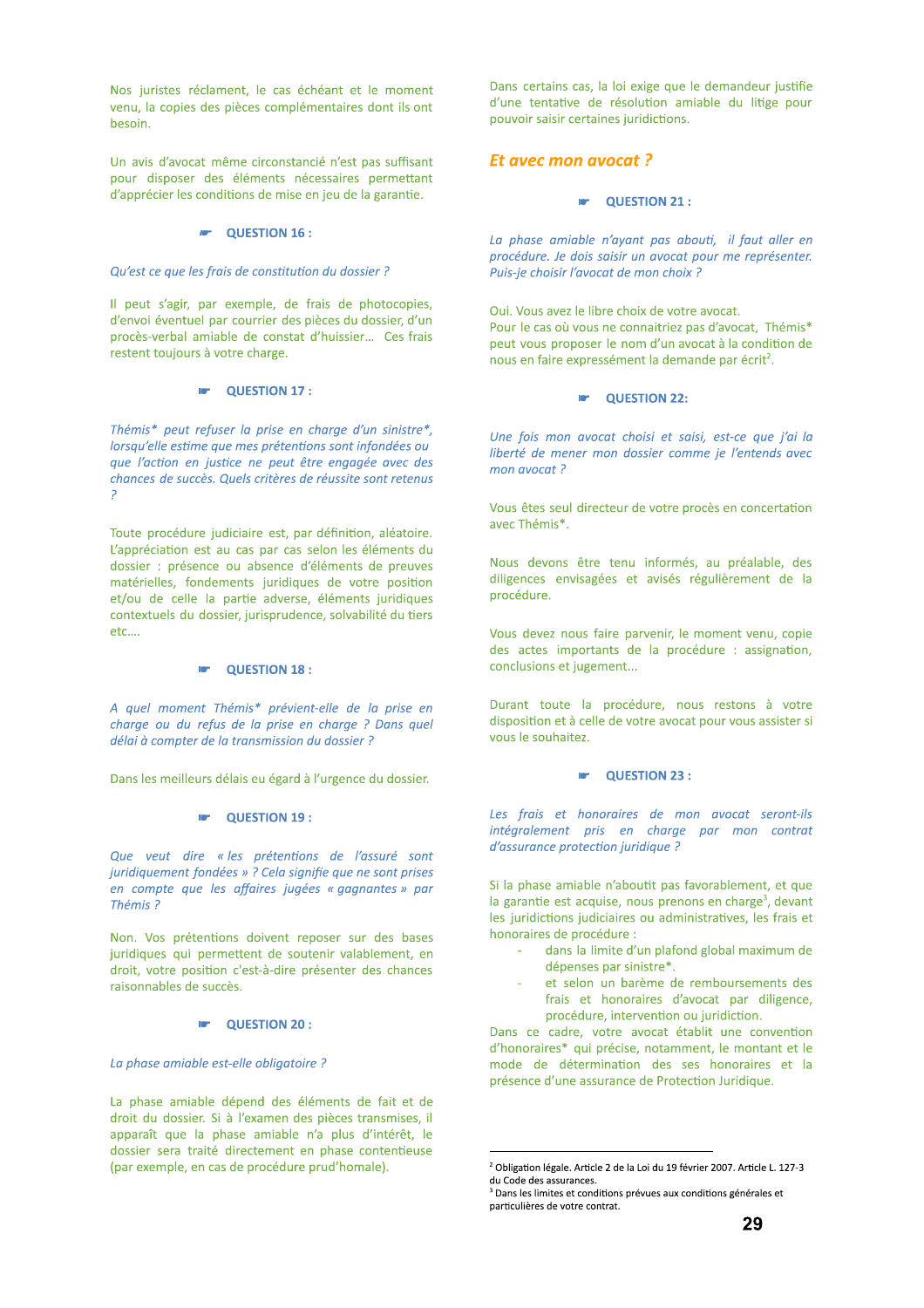#### **QUESTION 24:**

Dois-je régler moi même les frais et honoraires de mon avocat ou Thémis règle directement ceux-ci auprès de mon conseil?

Lorsque vous récupérez la TVA, nous effectuons, sur justificatif du règlement, le remboursement hors taxes des frais de procédure et honoraires d'avocat dont vous aurez fait l'avance avec notre accord préalable.

A défaut pour vous de récupérer la TVA, notre prise en charge des frais et honoraires se fera toutes taxes comprises directement auprès de votre avocat.

#### **QUESTION 25:**

Quels justificatifs sont nécessaires pour obtenir le remboursement des honoraires de mon avocat ? Sous quels délais ?

Nous procédons, dans les meilleurs délais, au remboursement des honoraires réglés sur présentation d'une copie d'une note d'honoraires/facture acquittée de votre avocat mentionnant les diligences, procédures et/ou instances et dates concernées (exemples : conclusions et plaidoiries devant le Tribunal Judiciaire pour l'audience du 00/00/2021). Il convient également de nous adresser copie des actes correspondants (exemples : copie des conclusions ou jugement rendu) si nous ne sommes pas déjà en leur possession.

#### **QUESTION 26: Includes**

Les honoraires de consultation et de postulation ne sont pas pris en charge. Cependant, Thémis\* prend en charge le coût des enquêtes, des consultations et des constats d'huissiers engagés avec son accord préalable. N'y a t-il pas là une contradiction?

Thémis\* prend en charge les frais et honoraires de procédure découlant d'un litige\* dans lequel votre position est juridiquement fondée. Cette appréciation est réalisée par nos juristes après étude du dossier.

Pour le cas où la complexité ou la technicité du dossier l'exige, il peut être nécessaire d'avoir recours, dans le cadre d'une procédure, à un sachant\*, conseil spécialisé (ex : avocat près de la Cour de cassation ou du Conseil d'Etat pour une consultation quant à l'opportunité d'une saisine de ces juridictions), un huissier afin de faire constater une situation etc... Cela toujours avec notre accord préalable.

En revanche, les honoraires de postulation<sup>4</sup> ne sont jamais couverts.

#### **QUESTION 27:**

Le Tribunal met à ma charge des sommes que je dois régler à la partie adverse. Est-ce que mon contrat

protection juridique prend également en charge celles-ci

Non. Aucun contrat de Protection Juridique ne prend en charge les condamnations, amendes, pénalités de retard, dommages et intérêts ou autres indemnités compensatoires auxquels vous pouvez être condamnés à titre personnel.

#### **QUESTION 28:**

Dans le cadre de l'exécution, quels sont les moyens mis en œuvre pour obtenir l'application de l'accord amiable intervenu ou de la décision judiciaire ? Avez-vous des exemples ? Quelles méthodes ?

Exemple : saisie d'un huissier de justice afin de signifier la décision rendue. En cas de non exécution volontaire, Thémis\* demande à l'huissier de procéder aux rappels afin d'obtenir une exécution spontanée puis d'utiliser les voies d'exécution forcée prévues (ex. saisies).

#### **IF QUESTION 29:**

Pour que puisse jouer la garantie qui détermine et saisi les huissiers de justice ?

Le choix et la saisie sont fait par Thémis\* en fonction de la compétence territoriale imposée par l'organisation de la profession des huissiers de justice.

#### QUESTION 30:

Qu'entend-on par sachant\*?

Il s'agit d'une manière extensive de désigner un technicien ou un expert dans un domaine particulier du savoir.

#### **QUESTION 31:**

Qu'est ce que la rédaction d'acte ?

Il peut s'agir, par exemple, d'un acte notarié c'est-à-dire rédigé devant notaire.

#### **QUESTION 32:**

Les litiges\* liés aux accidents de la route sont exclus. Cette exclusion concerne-t-elle également les salariés utilisant un véhicule de service et victimes d'un accident de la circulation causé par un tiers\*?

Les litiges où vous faites l'objet de poursuites pénales suite à un accident de la circulation ne sont pas garantis, ce, quelles que soient les circonstances ou conséquences de l'accident.

En outre, la garantie Protection Juridique n'a pas vocation à se substituer aux garanties Responsabilité

<sup>&</sup>lt;sup>4</sup> L'avocat dit «postulant» est celui qui accomplit les actes de procédure pour le compte de l'avocat habituel d'une partie, dit «avocat plaidant», dans les cas où ce dernier n'est pas territorialement compétent.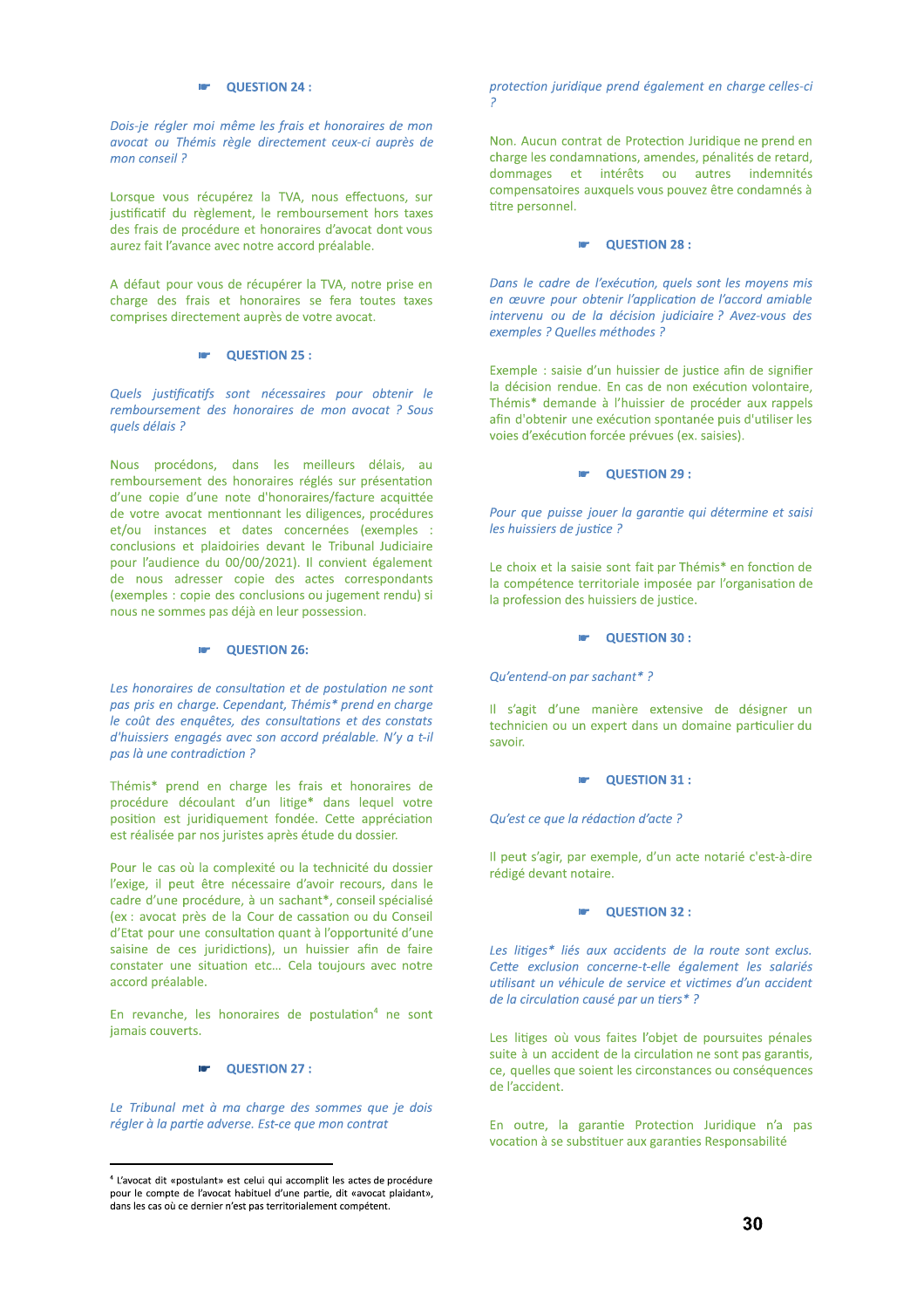Civile et Défense et Recours qui ont vocation à intervenir pour le cas où vous êtes la victime<sup>5</sup>.

#### **QUESTION 33:**

Quels sont les interlocuteurs, en temps normal et/ou en cas d'arbitrage nécessaire ? S'agit-il d'interlocuteurs dédiés ?

Ce sont vos interlocuteurs habituels au sein du Groupe Macif.

En ce qui concerne le parcours client, des processus ad'hoc et des interlocuteurs dédiés sont prévus selon qu'il s'agisse de questions relevant de la vie du contrat, des garanties, des sinistres\* ou bien encore en cas d'arbitrage.

#### **QUESTION 34**

Les dispositions concernant la subrogation<sup>6</sup> signifient elles que les indemnités dues au titre de l'article 700 du CPC<sup>7</sup> me sont acquises ?

Pour le cas où des sommes correspondant à des frais et honoraires de procédure ou d'avocat sont restées à votre charge, vous êtes désintéressé en priorité au titre de l'article 700 du CPC<sup>8</sup>. Dans cette hypothèse, ces sommes vous seront donc adressées en priorité à hauteur du montant resté à votre charge.

Pour le cas contraire, dans la mesure où Thémis\* supporte le coût de la procédure, la subrogation prévoit que les indemnités dues au titre de l'article 700 du CPC sont acquises à Thémis\* à hauteur des sommes que nous avons réglées.

#### **IF QUESTION 35:**

En cas d'aggravation du risque en cours de contrat Thémis\* a la faculté, soit de dénoncer le contrat, soit de proposer un nouveau montant de cotisation. Cela veut-il dire que le contrat pourrait être dénoncé ou voir ses cotisations augmenter?

Il s'agit d'une mention résultant d'une obligation réglementaire. Le montant de la cotisation est calculé chaque année en application des dispositions prévues dans votre contrat.

#### **II'** QUESTION 36 :

En cas d'aggravation du risque, le contrat peut être résilié par Thémis\*. Avez-vous des exemples ?

Il s'agit également d'une disposition réglementaire. Par exemple, au moment de la souscription, vous déclarez une activité professionnelle.

En cours de contrat, vous changez d'activité pour une nouvelle activité professionnelle que Thémis\* n'aurait jamais acceptée de couvrir au moment de la souscription.

#### **IF QUESTION 37:**

Il est fait état du cas de "transfert de portefeuille". Dans quels cas peut-on se trouver dans cette situation?

Il peut s'agir, par exemple, du cas de retrait de l'agrément de l'assureur\*. Il s'agit d'une mention résultant d'une obligation réglementaire.

<sup>&</sup>lt;sup>5</sup>Voir avant s'agissant de la différence entre assurance de protection juridique et garantie défense recours.

 $^6$  Substitution d'une personne ou d'une chose à une autre, dans une relation juridique.

<sup>7</sup> CPC : Code de Procédure Civile.

<sup>&</sup>lt;sup>8</sup> Article L127-8 du Code des assurances.